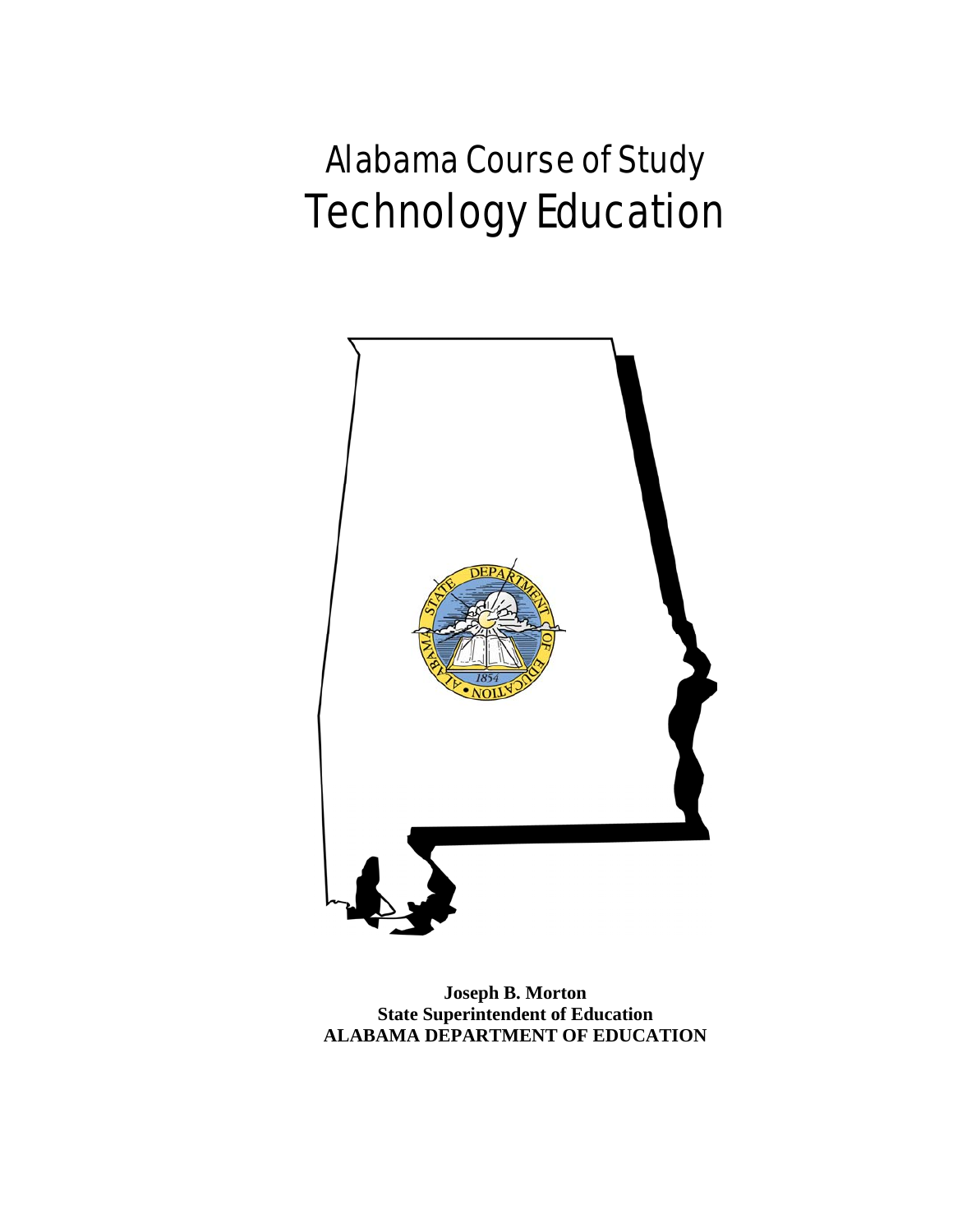#### **SUPERINTENDENT OF EDUCATION'S MESSAGE**

Dear Educator:

The goal of the *Alabama Course of Study: Technology Education* is technology fluency for all students. The Information Age in which Alabama students live is a challenging and ever-changing time in history. Alabama students must be provided with instruction that integrates the use of a variety of technologies for accessing information, sharpening problem-solving skills, encouraging critical thinking, and working collaboratively. Utilization of technology tools enables students to function effectively whether the technology is used for productive work, enhanced communication, knowledge acquisition, or personal enjoyment.

Local school system teachers and administrators will notice that this new K-12 document contains a challenging set of standards to be mastered by students. Local school systems should develop local curriculum plans that incorporate these statements of what students should know and be able to do and make local decisions regarding how students will meet and perhaps go beyond the scope of these standards.

Local system leadership, school leadership, and effective classroom instruction are key to student success. Important local decisions include **how** students will accomplish these standards, in **what sequence** teachers will address them, and **how much time** will be given to the various components. These decisions are as significant as the identification of **what** students need to know and be able to do.

I believe a sound program of instruction has been developed to guide local school systems in the implementation of their technology education curricula. Using this new course of study as the foundation, let us work together to equip every student with the necessary technological skills for the competitive global marketplace and for a bright and promising future.

#### **JOSEPH B. MORTON State Superintendent of Education**

#### **MEMBERS of the ALABAMA STATE BOARD OF EDUCATION**

#### **Governor Bob Riley**

*President of the State Board of Education* 

#### District

- I **Mr. Randy McKinney** *President Pro Tem*
- II **Mrs. Betty Peters**
- III **Mrs. Stephanie W. Bell**
- IV **Dr. Ethel H. Hall**  *Vice President Emerita*
- V **Mrs. Ella B. Bell**
- VI **Mr. David F. Byers, Jr.**  *Vice President*
- VII **Mrs. Sandra Ray**
- VIII **Dr. Mary Jane Caylor**

**State Superintendent Joseph B. Morton**  *Secretary and Executive Officer*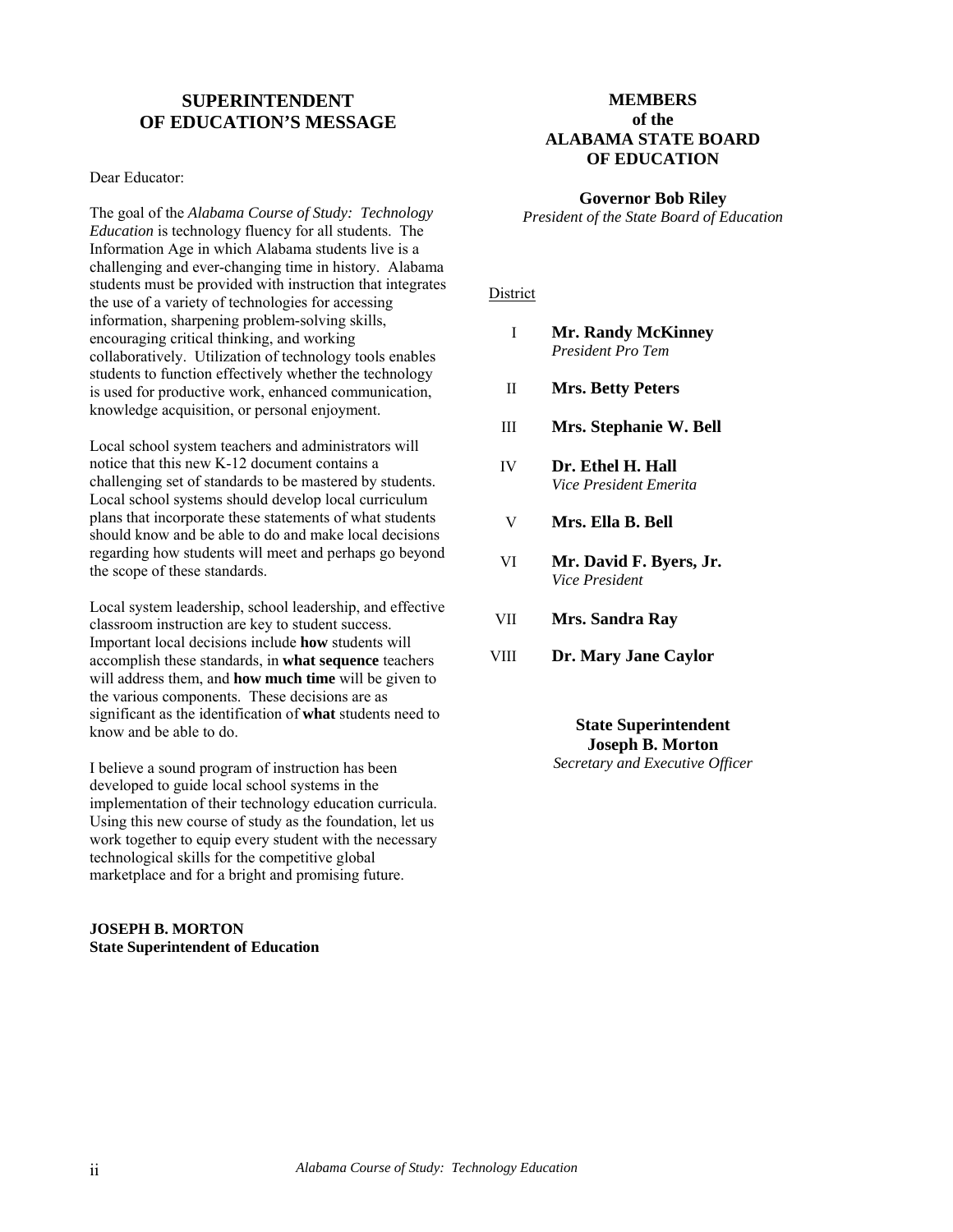## Alabama Course of Study: Technology Education

## **Table of Contents**

| <b>MINIMUM REQUIRED CONTENT</b> |                                                        |  |
|---------------------------------|--------------------------------------------------------|--|
|                                 |                                                        |  |
|                                 |                                                        |  |
|                                 |                                                        |  |
|                                 |                                                        |  |
| <b>APPENDICES</b>               |                                                        |  |
| <b>APPENDIX A.</b>              |                                                        |  |
| <b>APPENDIX B.</b>              | Guidelines and Suggestions for Local Time Requirements |  |
|                                 |                                                        |  |
|                                 |                                                        |  |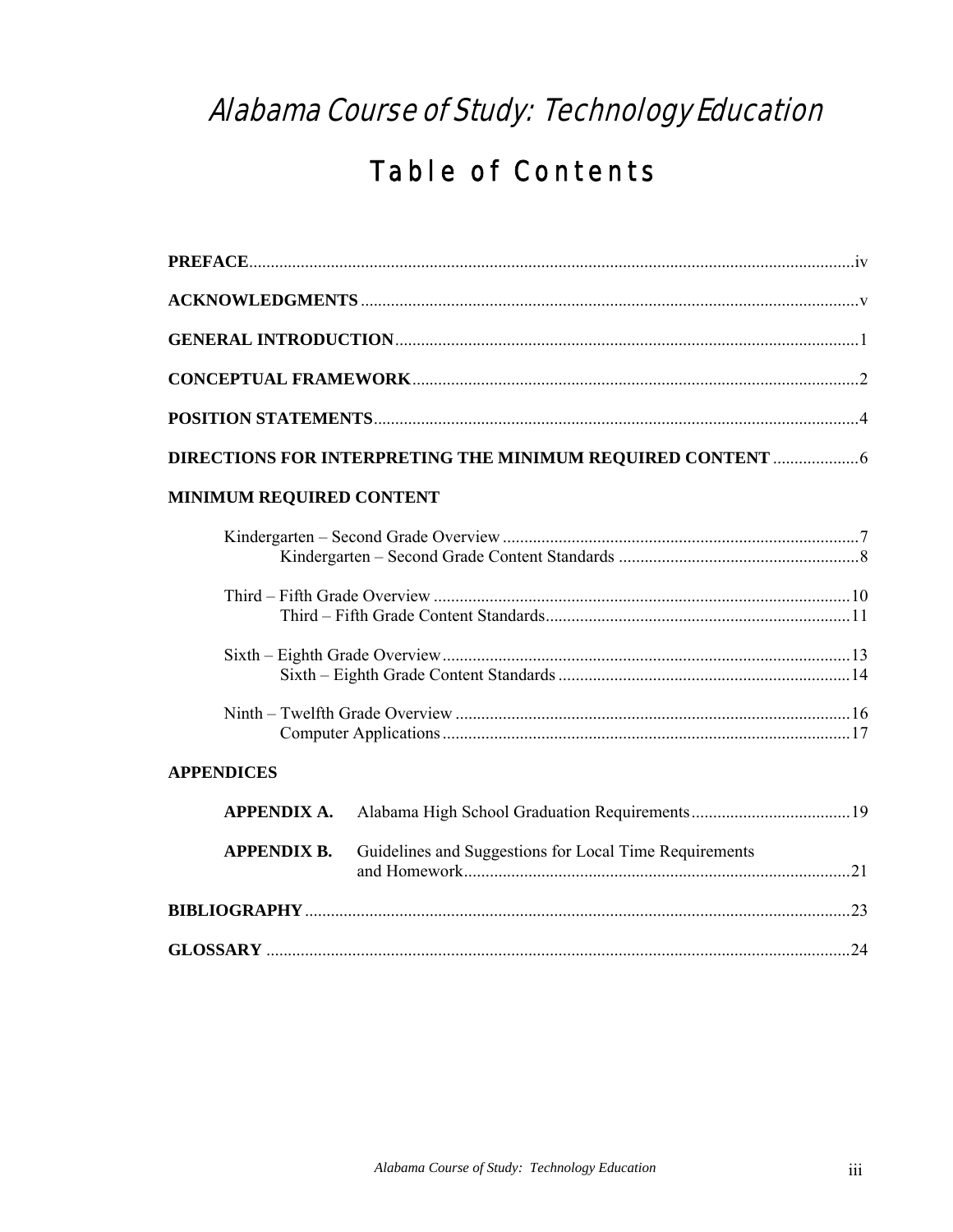## Preface

The *Alabama Course of Study: Technology Education* provides the framework for the Grades K-12 study of technology in Alabama's public schools. Content standards in this document define the minimum requirements according to the *Code of Alabama* (1975), §16-35-4. They are fundamental and specific but not exhaustive. When developing local curriculum, school systems may include additional content standards to reflect local philosophies and may add implementation guidelines, resources, and activities.

The 2007-2008 Technology Education Course of Study Committee and Task Force made extensive use of the *National Educational Technology Standards for Students: The Next Generation*, published by the International Society for Technology in Education (ISTE). In addition, Committee and Task Force members reviewed other states' technology curricula and read articles in professional journals and magazines during the development of the minimum required content.

Committee and Task Force members attended state and national conferences, listened to and read suggestions from interested individuals and groups throughout Alabama, and discussed each issue and standard among themselves. The Committee and Task Force reached consensus that the standards contained herein provide a sound technology curriculum for Alabama's students.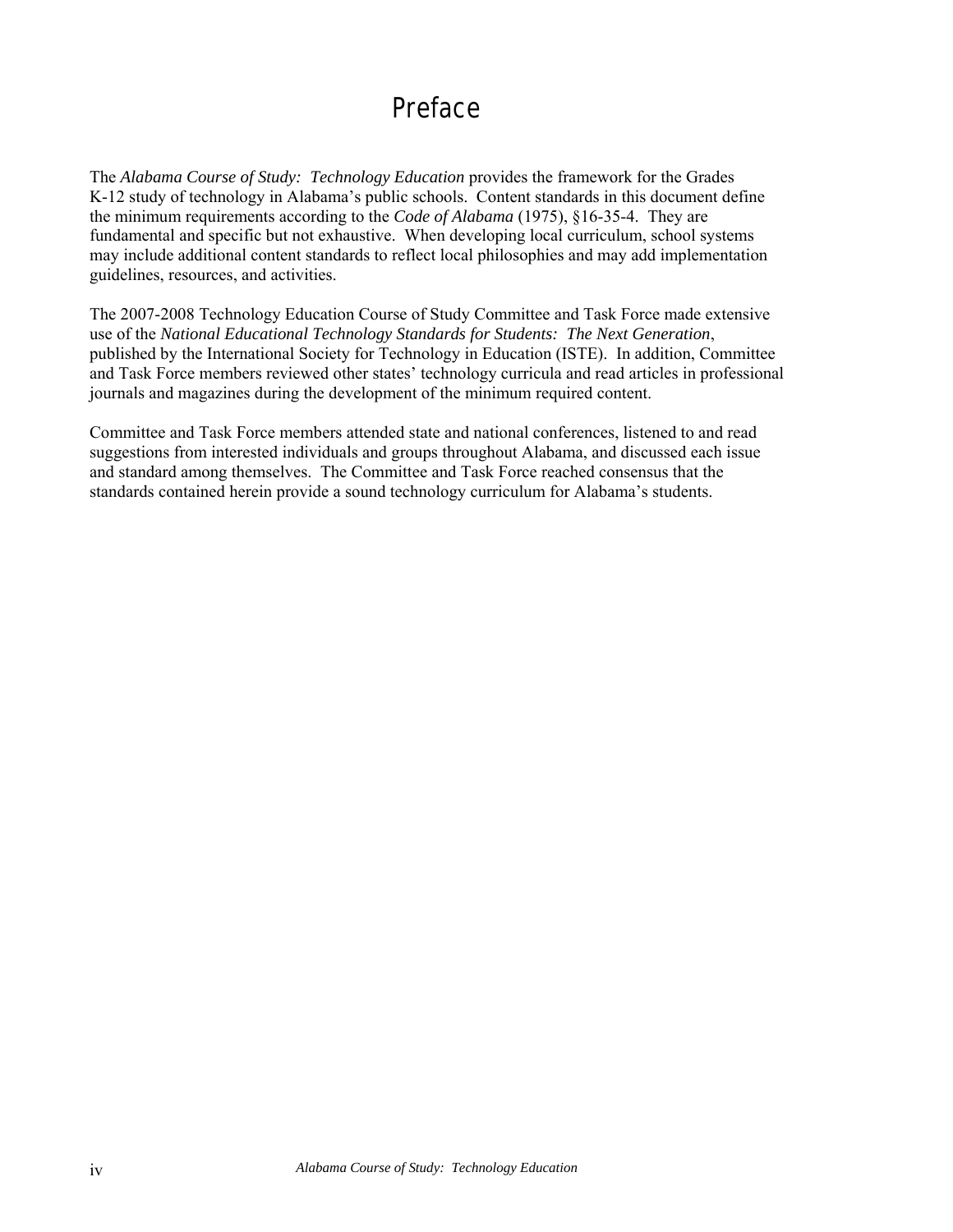## Acknowledgments

This document was developed by the 2007-2008 Technology Education Course of Study Committee and Task Force composed of elementary, middle school, high school, and college educators appointed by the State Board of Education and business and professional persons appointed by the Governor (*Code of Alabama*; (1975), §16-35-1). The Committee and Task Force began work in March 2007 and submitted the document to the State Board of Education for adoption at the March 2008 meeting.

#### **Technology Education Course of Study Committee and Task Force**

**Jane Cobia, Ed. D.,** Superintendent, Sylacauga City Board of Education, 2007-2008 Technology Education Course of Study Committee and Task Force Chairperson

**Kimberly L. Arrington,** Teacher, Chilton County High School, Chilton County Board of Education **Harry L. Crum,** Teacher, Keith High School, Dallas County Board of Education

**Joyce L. Fleming,** Teacher, Bumpus Middle School, Hoover City Board of Education

**David G. Morrow,** Teacher, Department of Instructional Technology, Mobile County Board of Education

**Margaret L. Rice, Ph.D.,** Associate Professor, The University of Alabama

**Susan M. Young,** Teacher, Woodstock Elementary School, Bibb County Board of Education

Appreciation is extended to **Elizabeth Gibbs, Ph.D.,** University of West Alabama, and **Vivian Wright, Ph.D.,** The University of Alabama, who served as content reviewers of this document.

State Department of Education personnel who managed the development process were:

**Ruth C. Ash, Ed.D.,** Deputy State Superintendent of Education;

**Melinda Maddox, Ed.D.,** Director, Technology Initiatives;

**Anita Buckley Commander, Ed.D.,** Director, Classroom Improvement;

**Cynthia C. Brown,** Coordinator, Curriculum, Classroom Improvement; and

**Sarah F. Mason, Ed.D.,** Executive Secretary, State Courses of Study Committees, Curriculum, Classroom Improvement.

The State Department of Education program specialists who assisted the Committee and Task Force in developing the document were:

**Misty S. Dixon,** Technology Specialist, Technology Initiatives; and **Don Marchant,** Technology Specialist, Technology Initiatives

The State Department of Education process specialist who assisted the Committee and Task Force in developing the document was:

**Ginger Montgomery,** Science Specialist, Curriculum, Classroom Improvement.

**Jacqueline Perdue,** clerical support staff, Curriculum, Classroom Improvement, assisted with the preparation of the document.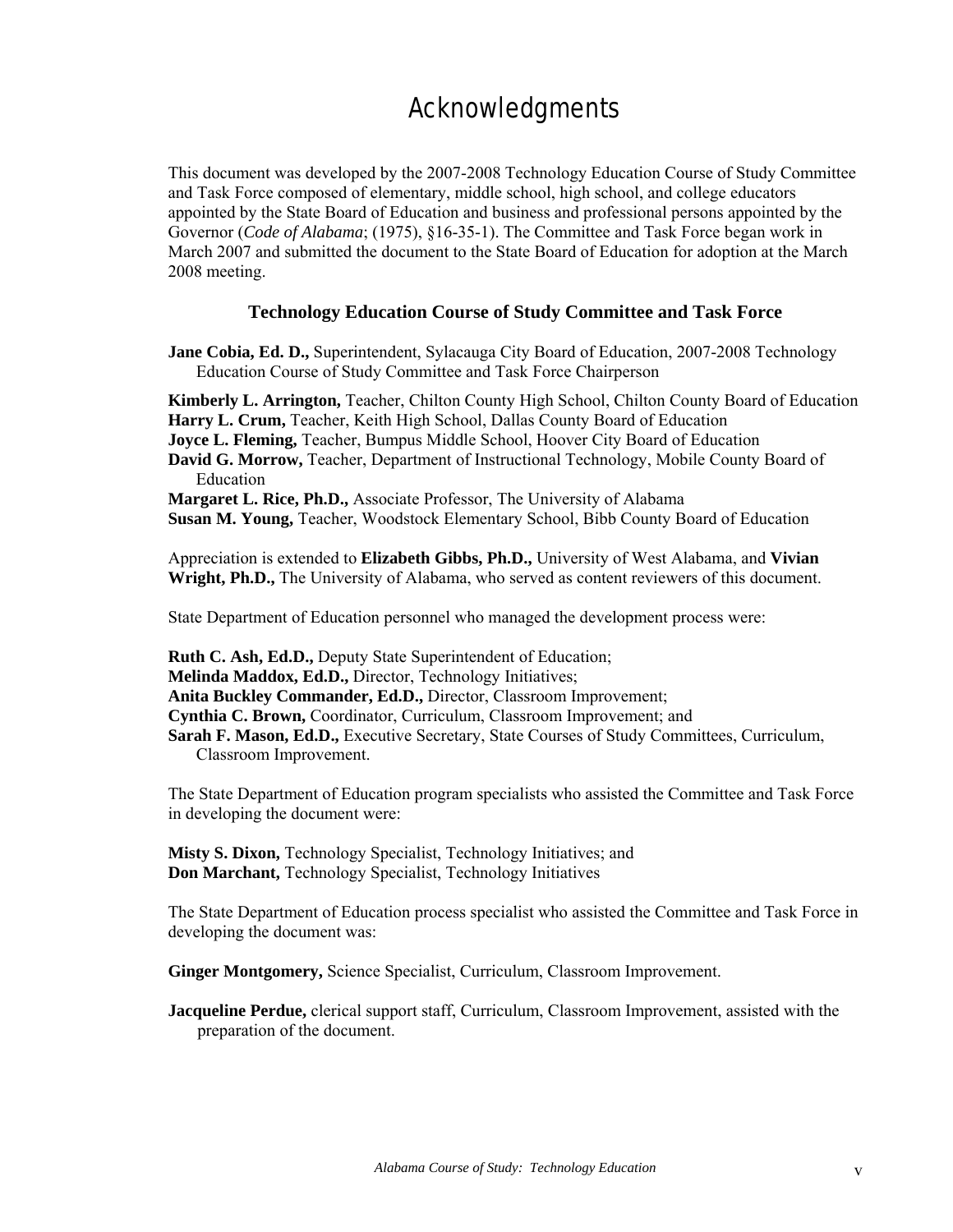**Mary Nell Shaw,** Graphic Arts Specialist, Communication Section; and

**Charles V. Creel,** Graphic Arts Specialist, Communication Section, assisted in the development of the graphic design.

**Susan J. Blankenship,** (retired) Education Specialist, Alabama Department of Education, edited and proofread the document.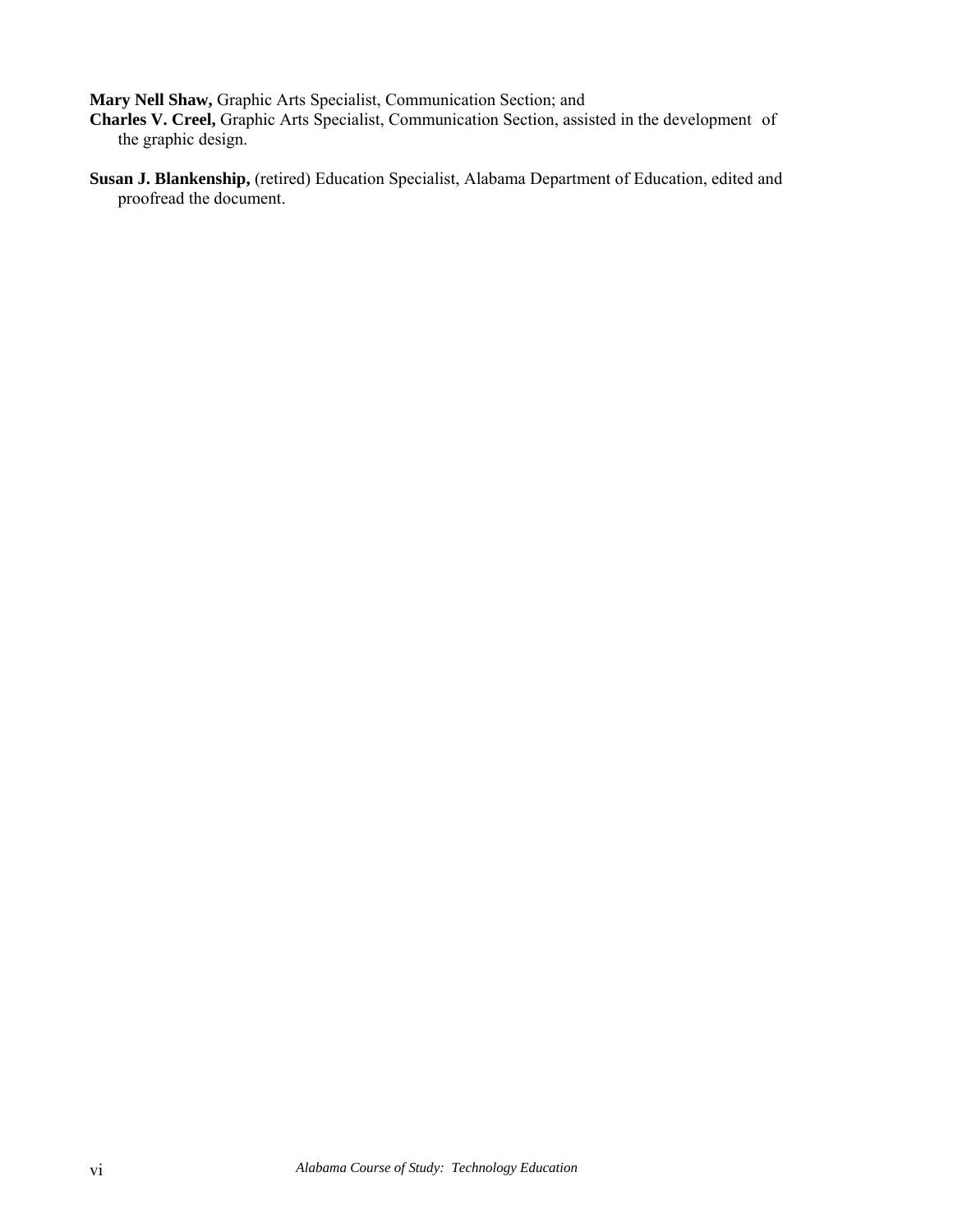## Alabama's K-12 Technology Education Curriculum

### General Introduction

Alabama students live in one of the most exciting and ever-changing times in human history, the "Information Age." Indeed, the Information Age may be as influential in directing the course of human advancement as was the Industrial Revolution. As educators, we must ensure that our students are active participants during this time of phenomenal human progress. Although technology is not a panacea for solving all instructional problems, it equips students with tools that have not existed in the past. Technology offers students opportunities and possibilities that would not be available without it. Alabama students should be at the forefront of exploring these technological opportunities and possibilities.

A technology-fluent student demonstrates basic technological operations and concepts; understands human, cultural, and societal issues related to technology; and utilizes technology productivity, communication, collaboration, research, and problem-solving skills. Technology fluency for all Alabama students is the goal of Alabama's K-12 Technology Education program. The *Alabama Course of Study: Technology Education* defines the **minimum required content** that students should know and be able to do to learn effectively and live productively in an increasingly digital world. Content standards in this document are minimum and required as specified in the *Code of Alabama* (1975), §16-35-4. They are fundamental but not exhaustive. In developing local curriculum, school systems may include additional content standards to reflect local philosophies and add implementation guidelines, resources, and activities, which, by design, are not contained in this document.

The *National Educational Technology Standards for Students: The Next Generation* produced by the ISTE has established technology fluency as a national goal, and it continues to be a goal for Alabama students. Technology fluency enables students to use technology processes and products in everyday life to make informed decisions. A solid foundation in technology helps students develop and strengthen many of the skills they use daily such as solving problems creatively, thinking critically, and working cooperatively in teams. The technology-fluent person is more likely to face the challenges of a dynamic global society with confidence. Moreover, the economic productivity of Alabama is linked to the technological requirements of the workforce. To help students achieve technology fluency and make informed decisions, the K-12 Technology Education program places a renewed emphasis on the importance of authentic integration of technology every day in every grade and subject.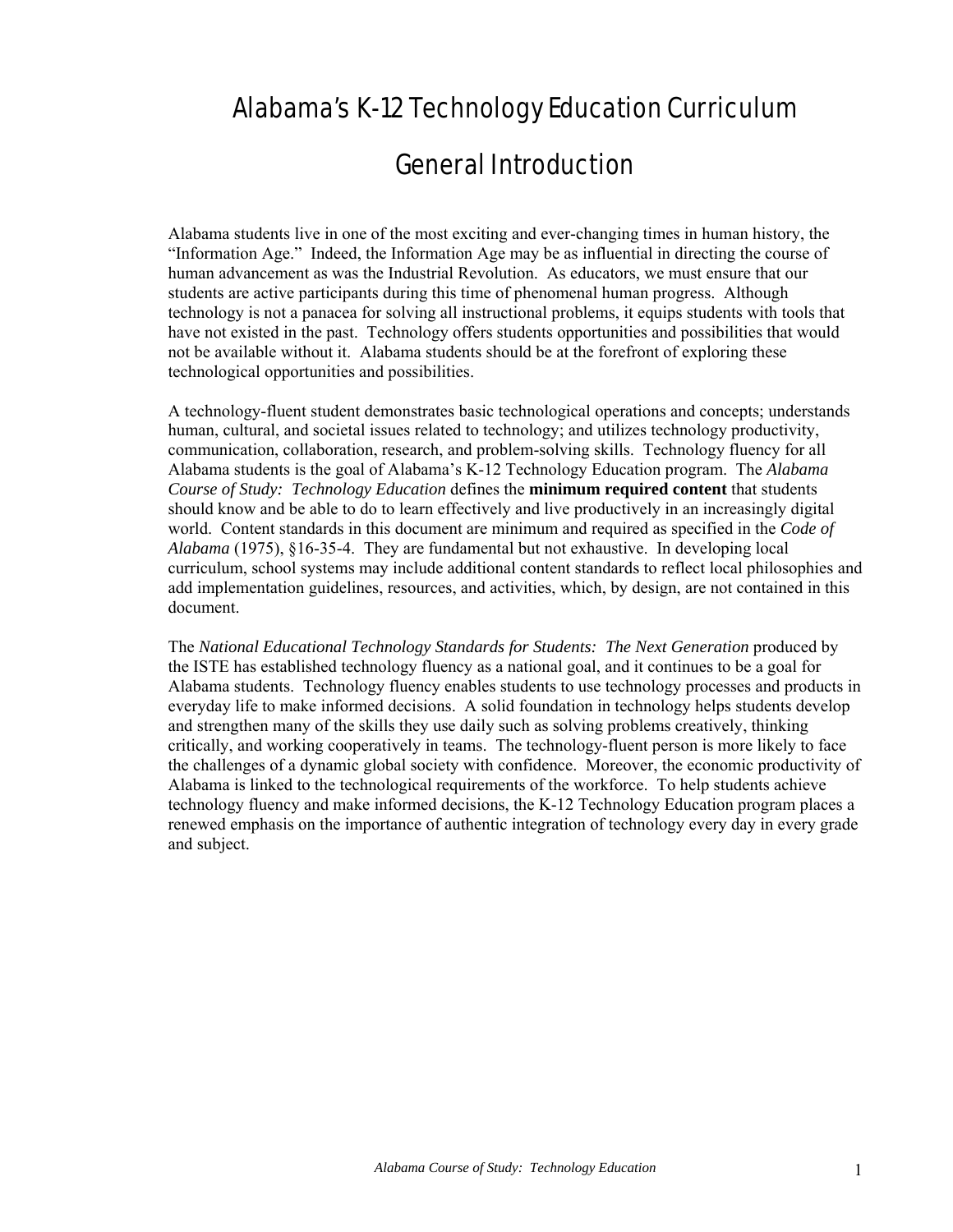## Alabama's K-12 Technology Education Curriculum

### Conceptual Framework

Technology fluency, as depicted across the center of the globe on the conceptual framework graphic on page 3, is the overall goal of Alabama's Technology Education curriculum. The goal appears in a prominent position to reflect its importance in directing the structure and content of this course of study to ensure the best possible technology education program for all Alabama students. Technology-fluent students are proficient in operating technology systems and in conducting research using digital tools. In addition, they are able to use digital tools to solve real-world problems, collaborate with others, and create simulations.

The conceptual framework graphic succinctly summarizes the structure and goal of technology education in Alabama. Links radiating from the highlighted state of Alabama represent a digital connection of Alabama's students to other parts of the world. The circuit board, serving as the background for the framework, is the foundation for all technology systems. Likewise, the academic content standards in this course of study serve as the foundation for Alabama students to become technologically fluent.

To face the many challenges of a global society, Alabama students must be given every opportunity to achieve technology fluency. The need for Alabama students to succeed in an increasingly digital world is represented by the global impression on the graphic representation of the conceptual framework. The technology content standards are organized into six distinct strands—**Technology Operations and Concepts**; **Digital Citizenship**; **Research and Information Fluency**; **Communication and Collaboration**; **Critical Thinking, Problem Solving, and Decision Making**; **and Creativity and Innovation**. These strands are symbolized in the conceptual framework on the flexible cable that wraps around the globe―a symbol that represents the interconnectedness of the strands. Just as cables are one or more fibers bound together with a common sheath, or for a common purpose, the strands represented in this document are bound together for the common goal of student achievement of technology fluency. As it is often necessary for cables to be flexible, it is necessary to be flexible in teaching the content standards in this document, which by design are not listed in sequential order, but rather, grouped by strands.

Content standards build on each succeeding grade level, eliminating repetition from one grade or course to another. For example, standards in the Creativity and Innovation strand progress from designing original works using digital tools in Grades K-2 and creating a product using digital tools in Grades 3-5 to using digital tools to generate new ideas, products, or processes in Grades 6-8, and creating an interactive, digital product using programming logic in the Grades 9-12 Computer Applications course. Similar progressions are found in each of the other five strands. While students achieve technology fluency at varying degrees throughout the grades, the content standards establish the minimum required content that all students should must master.

The goal for the technology education curriculum is interwoven throughout the six strands of the technology education content standards. The standards address each level of instruction with an increase in depth and rigor from the primary grades through high school. This curriculum, when combined with effective instruction, enables students to achieve the overall goal for technology education in Alabama, *technology fluency.*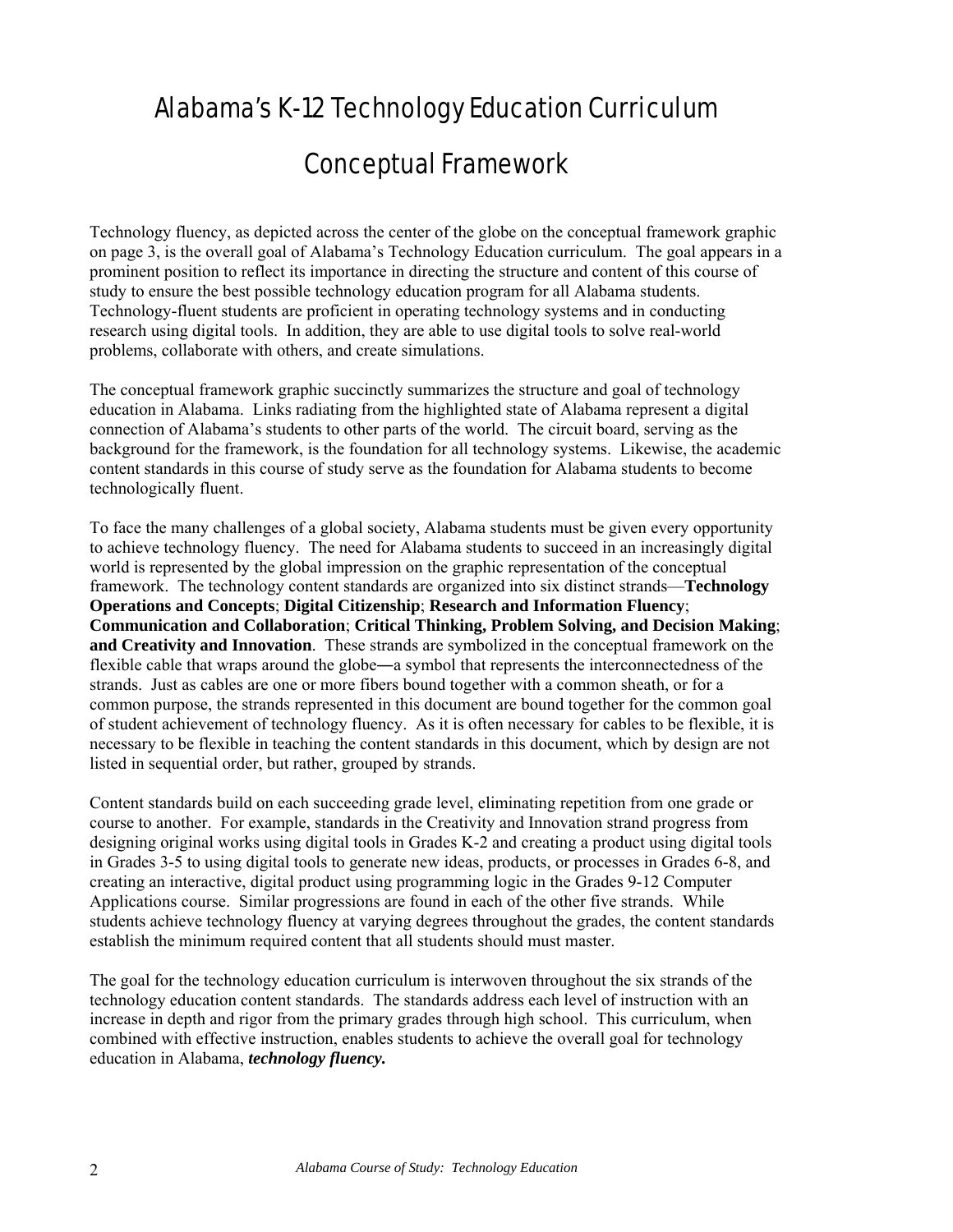## Conceptual Framework

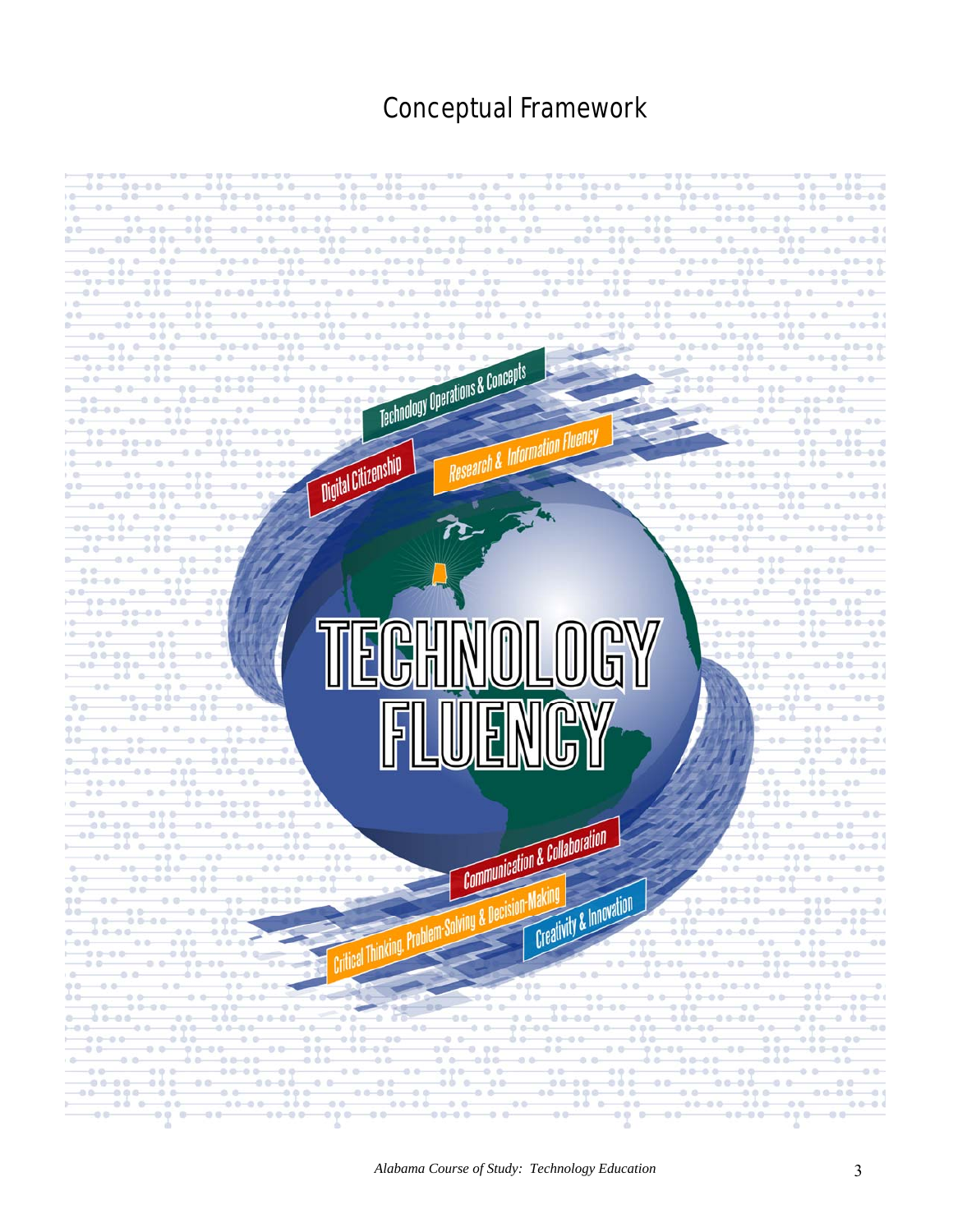### Position Statements

### Keyboard Utilization

Students must be able to use computers and other technologies as tools for productivity and creativity; therefore, keyboarding skills emphasizing accuracy and technique must be introduced in Grades K-2 with keyboarding proficiency demonstrated by the completion of Grade 8. Although new and emerging technology systems are not limited to the traditional computer keyboard, inadequate keyboarding skills may diminish a student's ability to operate some technology systems. Keyboarding is a kinesthetic skill acquired through systematic, repetitive instruction in touch-typing. Therefore, sporadic access to a computer hinders the development of keyboarding skills.

Various levels of keyboard utilization are included in the *Alabama Course of Study: Technology Education*. Local school systems are encouraged to use this document in designing and implementing a scope and sequence plan for appropriate skill development.

#### Global Awareness

It is essential that today's students possess technology skills needed to compete in an increasingly competitive global marketplace marked by rapid change. In order to become global citizens in a highly technological society, students must be given every opportunity to become technologically fluent. The *Alabama Course of Study: Technology Education* document provides the foundation for students to acquire these skills.

#### Professional Development

Content standards in this course of study illustrate the need for well-trained, highly-qualified classroom teachers who design, develop, and facilitate effective learning in technology. Skills required for mastering the rigor contained in these standards can most successfully be modeled for Alabama's students by teachers who possess a strong technological foundation. Local school systems should provide opportunities for ongoing professional development opportunities for all teachers. In addition, teachers are encouraged to continue to update technology skills through active participation in local, state, and national technology organizations as well as serve as mentors to those new to the profession. Alabama students deserve capable educators who have a deep and broad understanding of technology and who seek to continue their professional growth.

### Local Waivers for the Computer Applications Course

Local education agencies (LEAs) may waive the required Computer Applications course for students who demonstrate to qualified staff the competencies outlined in the Grade 9-12 content standards of the 2008 *Alabama Course of Study: Technology Education*. LEAs offering waiver should design and implement effective, meaningful assessments, such as comprehensive portfolios of digital works that include simulations and other student projects, for determining student proficiency in the competencies. In addition, LEAs are encouraged to offer advanced-level technology education courses not only for students demonstrating the competencies outlined in the Computer Application course, but for all students desiring to maintain fluency in technology and keep pace with rapidly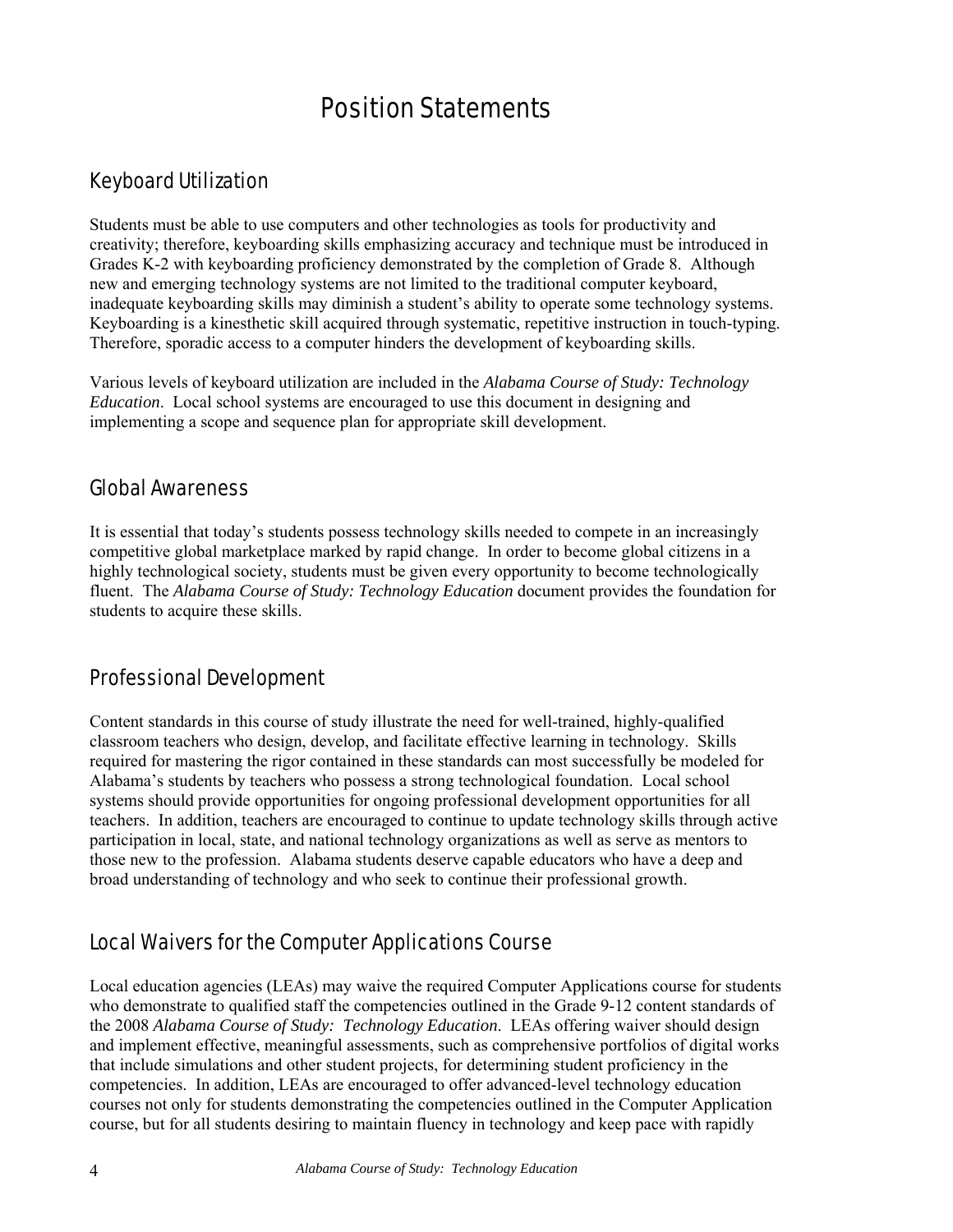occurring changes in technology with the goal of achieving technology proficiency for lifelong learning pursuits.

### Cyber Safety

The Internet is an important education resource that has become commonplace in America's classrooms. Teachers, when assigning Internet research, have the added responsibility of teaching cyber safety. The *Alabama Course of Study: Technology Education* document provides cyber safety standards in each cluster to address protection of personal information and avoidance of online predators and cyberbullying. LEAs should establish and strictly enforce local guidelines for Internet use by students. With these guidelines in mind, students and teachers can make optimal use of technology in learning.

### Equitable Access

Technology education offers powerful opportunities for reaching, motivating, and teaching all students in all grades. Regardless of background or ability, all students deserve an opportunity to become technologically fluent. Frequent and reliable access to current and emerging technologies and digital resources should be provided for ALL students in Alabama.

### Integration of Technology

Alabama's goal of technology fluency for every student necessitates the seamless integration of technology and twenty-first century skills throughout the curricula. The immersion of technology into the curriculum provides an engaging means for students to locate, assemble, and apply relevant information to make connections with essential knowledge. Effectively integrating technology can extend learning beyond the classroom to ensure that all students achieve the technology fluency necessary to succeed in a global society.

#### Assessment

Twenty-first century skills are not adequately measured using twentieth-century assessments such as paper and pencil objective tests. Technology skills are inherently performance skills and must be evaluated through project- or problem-based assessments, which could be included in a digital portfolio format. While it is important for students to demonstrate technology fluency through performance to meet the high school graduation requirement for one-half credit in computer applications, it is more important for students to apply technology knowledge and skills to problem solving to be better prepared for tomorrow's workforce.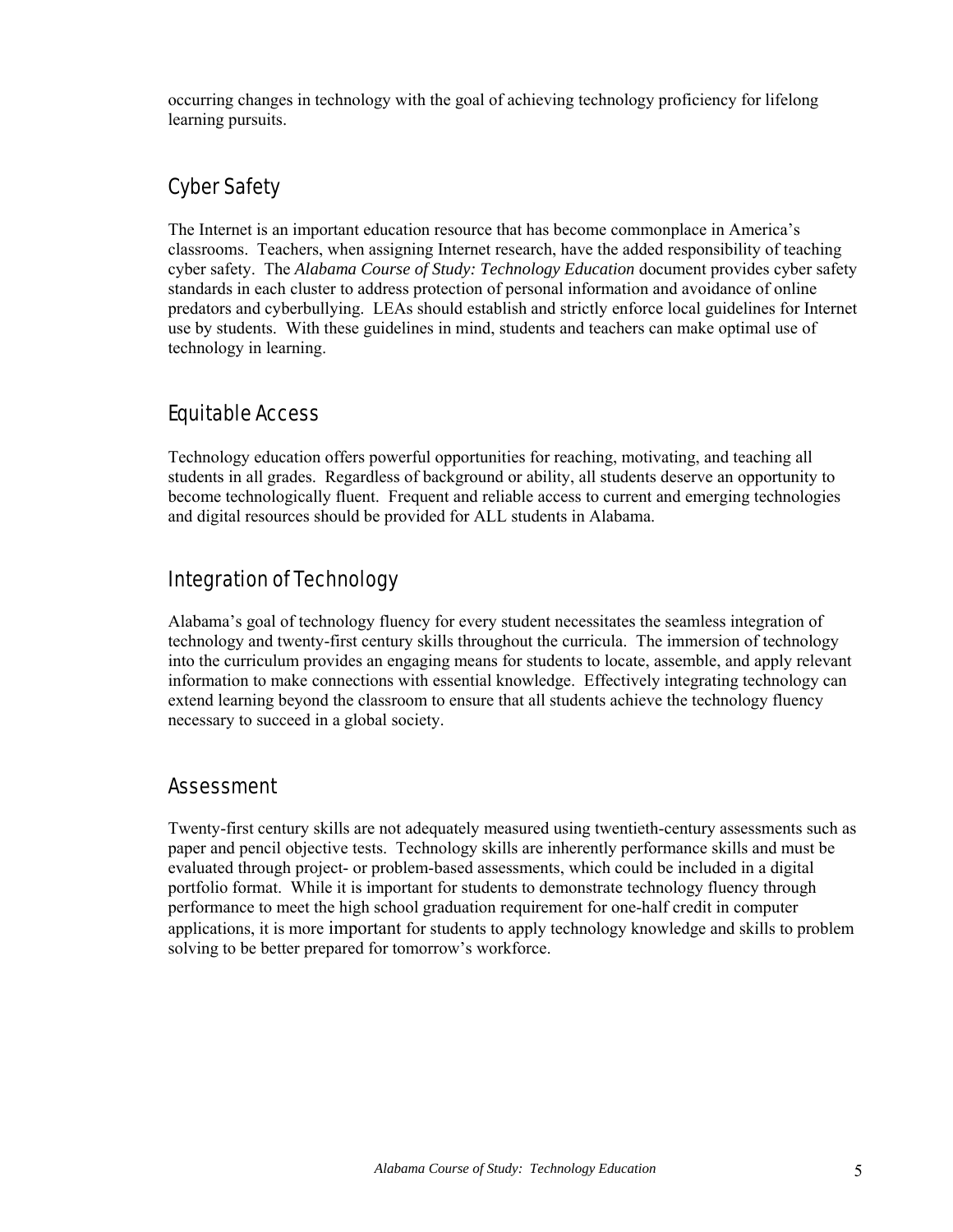## Directions for Interpreting the Minimum Required Content

1. **CONTENT STANDARDS** are statements that define what students should know and be able to do at the conclusion of a course or grade. Content standards in this document contain minimum required content. The order in which standards are listed within a course or grade is not intended to convey a sequence for instruction. Each content standard completes the phrase "*Students will*."

*Students will:* 

Critique digital content for validity, accuracy, bias, currency, and relevance.

(Computer Applications – Content Standard 11)

2. **BULLETS** denote content that is related to the standards and required for instruction. Bulleted content is listed under a standard and identifies additional minimum required content.

*Students will:* 

Identify common hardware and software problems.

• Determining basic troubleshooting strategies to correct hardware and software problems

(Third-Fifth Grade – Content Standard 3)

3. **EXAMPLES** clarify certain components of content standards or bullets. They are illustrative but not exhaustive.

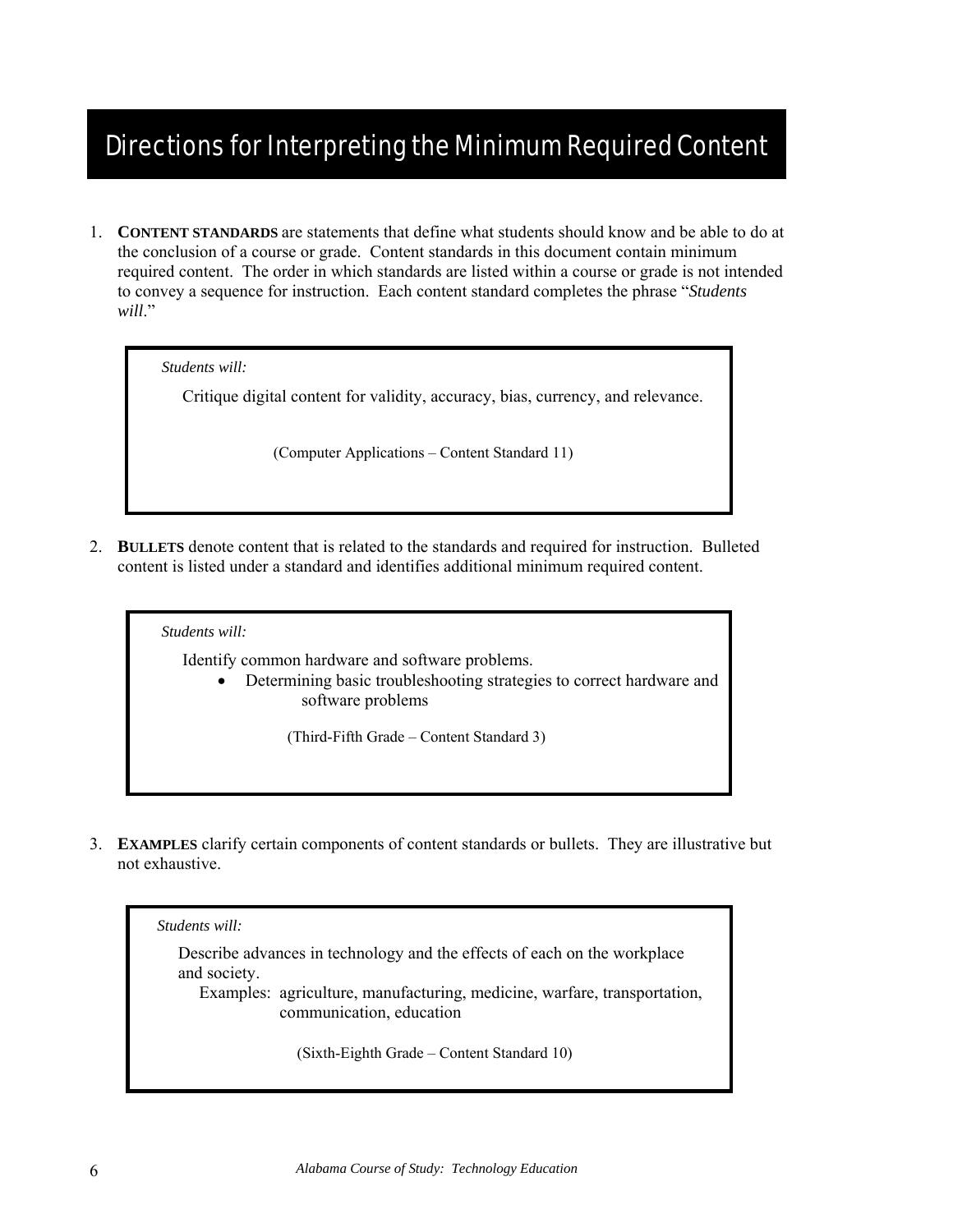## Kindergarten – Second Grade Overview

Students in primary grades are developing self-concepts, motor skills, and social relationships. They need opportunities for first-hand experiences in solving problems and manipulating real objects. Language development is an integral part of their learning experience.

Young students learn best through exploration and interaction with peers and adults. Technology lends itself to this style of learning. Developmentally appropriate activities should be planned to provide students with opportunities to utilize technology skills as they accomplish curriculum objectives.

Digital media content provides broad experiences through video, images, and sounds from around the world. Open-ended software allows students to practice problem solving in safe, creative environments. The use of interactive Web sites creates interest in reading and develops decoding and comprehension skills. Written and verbal expression is enhanced through multimedia presentations; desktop publishing of students' creative writing; and videotaping of show and tell, drama, and poetry recitations. Students become accustomed to utilizing technology tools when technology is integrated into a variety of learning situations.

Effective teachers help students construct knowledge from information gathered from online curriculum projects, electronic databases, and other technology resources supported by productivity software such as graphing and drawing tools. Responsible, ethical, and safe use of technology systems is modeled by the teacher and internalized by students as they begin their journey into the global community as digital citizens.

The inherent motivation created by using digital tools can increase students' interest and excitement for learning. Technology education equips them with skills that enhance not only their formal educational years but also their professional and personal lives.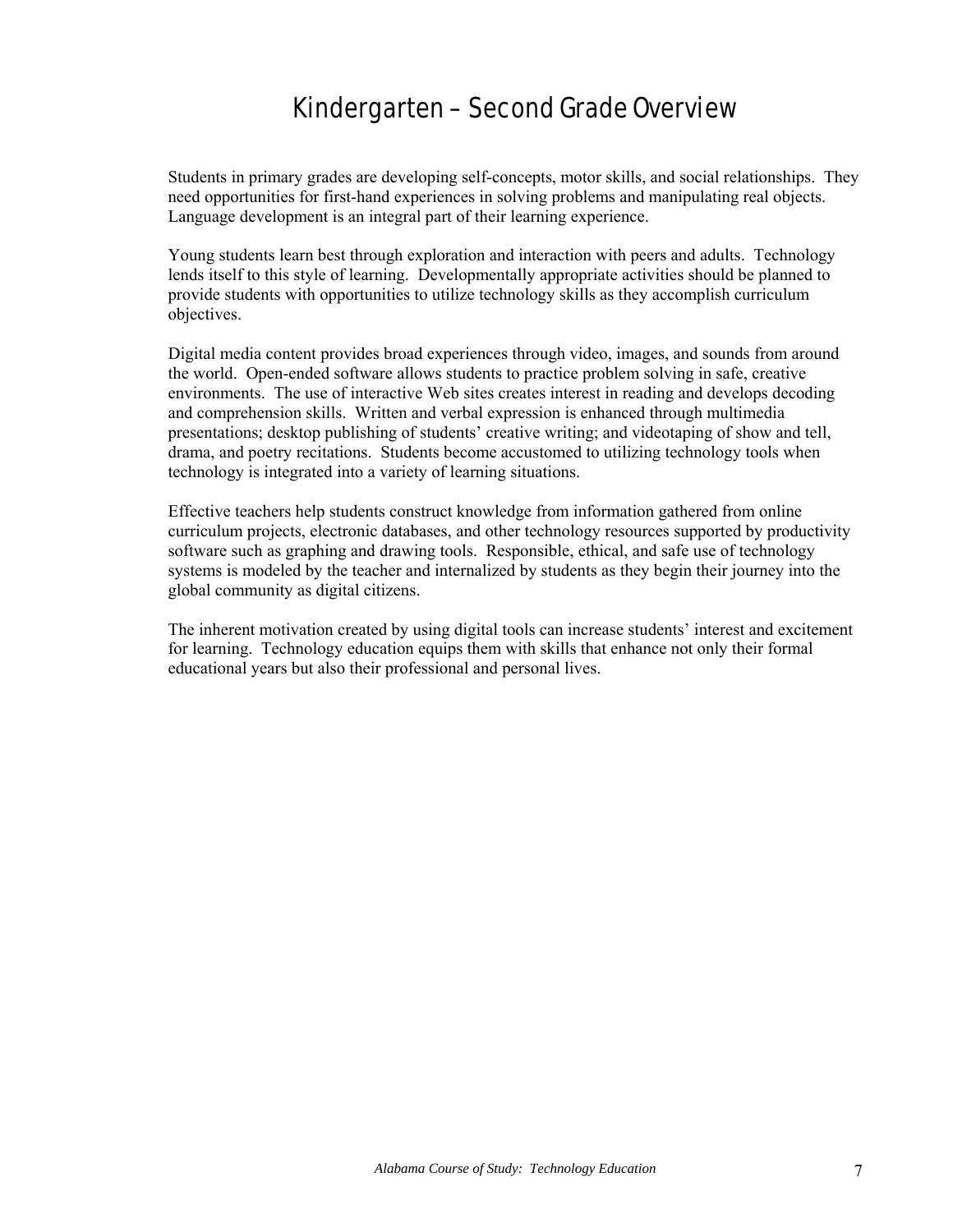## Kindergarten – Second Grade

### Technology Operations and Concepts

Students will:

- 1. Identify basic parts of various technology systems.
	- Naming input and output devices Examples: input—keyboard, stylus output—printer
- 2. Identify applications and operations of various technology systems. Examples: applications—word processing, multimedia presentation software operations—opening, closing, and saving files
	- Using accurate terminology related to technology Example: "press," not "hit," keys
	- Using input devices to enter letters, numbers, and symbols
	- Using special functions of input devices Example: keyboard shortcuts
	- Labeling storage media
	- Removing storage media safely
- 3. Demonstrate correct posture and finger placement while using a technology system.

### Digital Citizenship

- 4. Identify safe use of technology systems and applications. Examples: protecting personal information online, avoiding inappropriate sites, exiting inappropriate sites
- 5. Practice responsible use of technology systems and applications. Example: maintaining proper settings
	- Demonstrating care of digital equipment and media Examples: washing hands before use, cleaning work area before and after use
	- Distinguishing between ethical and unethical use of others' work
		- Examples: avoiding plagiarism, avoiding manipulation of others' work without permission
- 6. Identify uses of technology systems in daily living.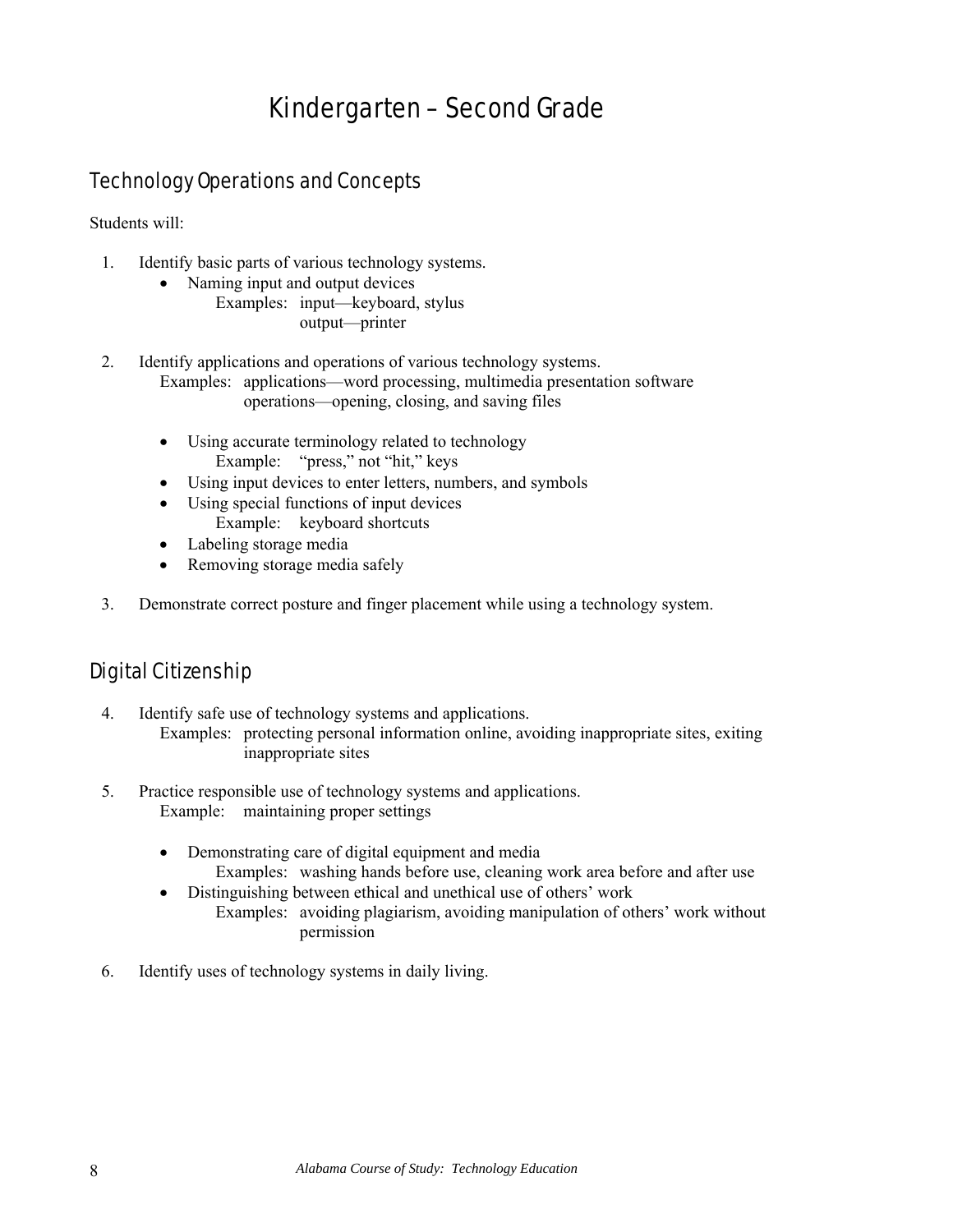#### Research and Information Fluency

- 7. Use digital tools to access and retrieve information. Examples: online libraries, multimedia dictionaries, search engines, directories
	- Evaluating accuracy of digital content Example: determining fact versus opinion

#### Communication and Collaboration

- 8. Use digital environments to exchange ideas with individuals or groups. Examples: other states, other countries
	- Producing digital works collaboratively Examples: developing shared writing projects, creating language experience stories

#### Critical Thinking, Problem Solving, and Decision Making

9. Identify digital tools used for problem solving. Examples: spell check, digital graphic organizers, electronic drawing programs, simulation software

#### Creativity and Innovation

10. Design original works using digital tools. Examples: tools—digital drawing tools, music software, word processing software, digital cameras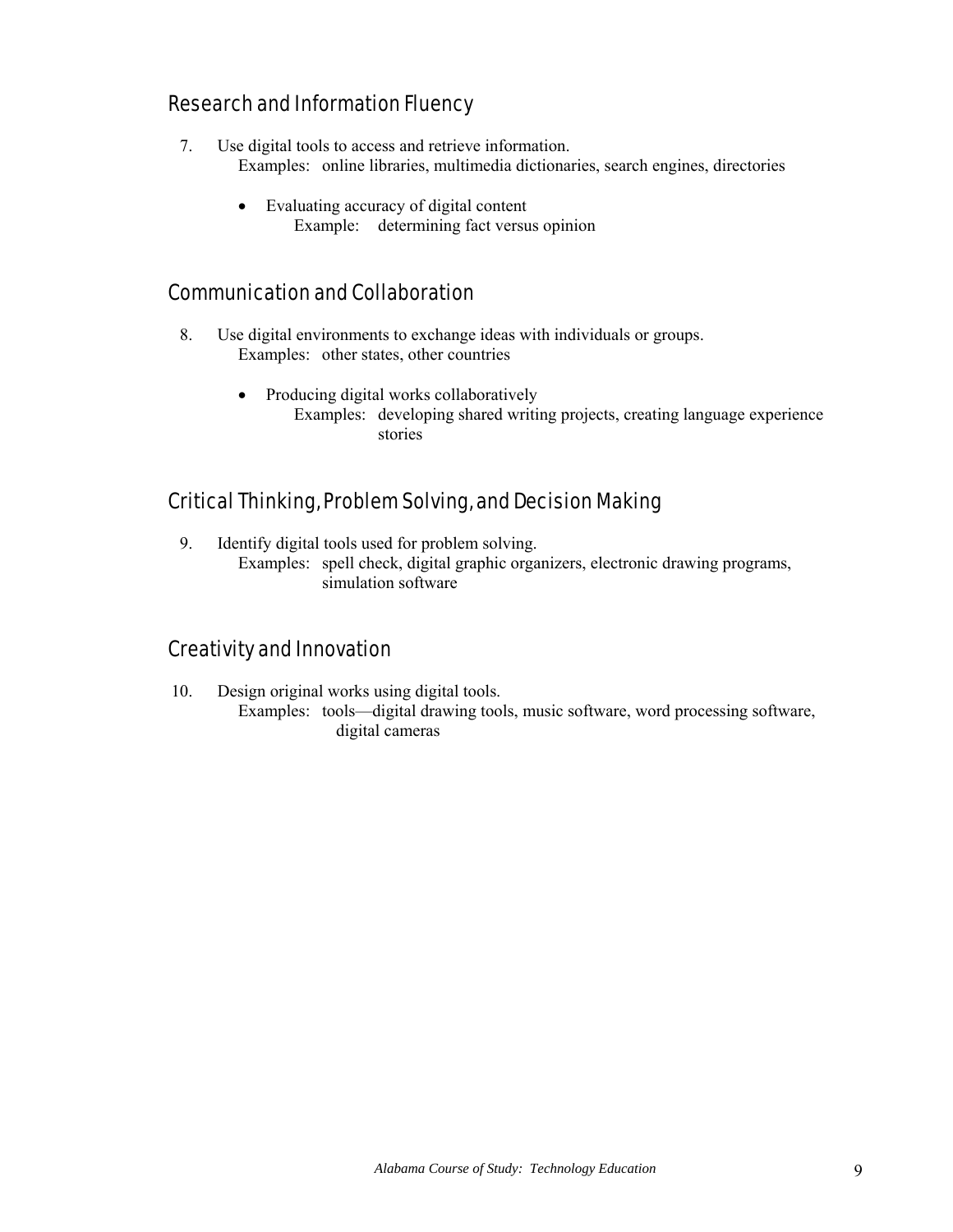## Third – Fifth Grade Overview

Students in Grades 3-5 begin to expand their horizons and exercise more independent thoughts and actions. Many opportunities to utilize technology should be provided for students to work collaboratively and independently to accomplish authentic tasks. Research conducted through digital communities and interaction with experts in specialized fields of study sharpens skills needed across all curriculum areas, including analyzing data, solving problems, reading for meaning, organizing information, and drawing conclusions. Students begin to use digital resources more independently to conduct searches required for completing task assignments. This naturally leads to discussion of safe, legal, and ethical use of information and judgments regarding the value of information found in digital sources.

Activities using information drawn from digital sources lend structure to projects while remaining open-ended enough to encourage critical thinking and allow for pursuit of individual interests. Students at this age are becoming more literate regarding the use of a variety of technology that enables them to express themselves through original compositions and illustrations.

A technology-infused curriculum cultivates an atmosphere rich with motivation and interest in which students thrive intellectually and emotionally. Technology and academic skills mastered at this level provide the basis for future learning experiences.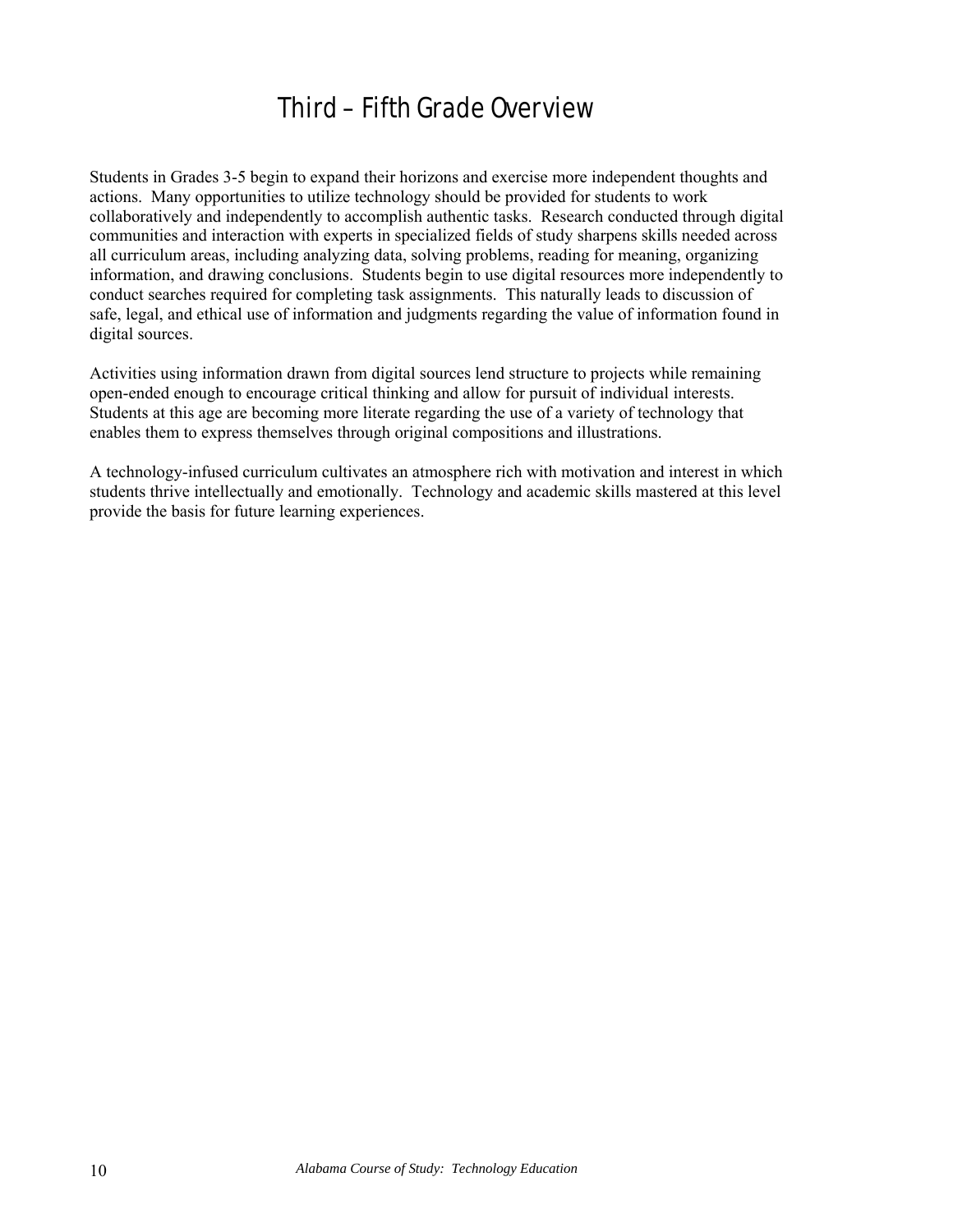## Third – Fifth Grade

### Technology Operations and Concepts

Students will:

- 1. Use input and output devices of technology systems. Examples: input—recording devices, keyboards, touchscreens
	- output—printers
	- Demonstrating ergonomics relative to technology systems
	- Demonstrating correct keyboarding techniques
	- Demonstrating safe removal of storage media
- 2. Use various technology applications, including word processing and multimedia software.
	- Using navigational features commonly found in technology applications
	- Identifying digital file types
- 3. Identify common hardware and software problems.
	- Determining basic troubleshooting strategies to correct hardware and software problems
- 4. Identify various operating systems of technology devices.

### Digital Citizenship

- 5. Practice safe use of technology systems and applications. Examples: protecting personal information online, avoiding inappropriate sites, exiting inappropriate sites
- 6. Describe social and ethical behaviors related to technology use.
	- Examples: social—developing positive attitudes for using technology collaboratively ethical—citing sources of text and digital content, avoiding plagiarism, avoiding manipulation of others' work without permission
	- Describing the global nature of the Internet
	- Following local acceptable-use policies regarding technology
	- Identifying intrusive applications, including worms, viruses, spyware, and pop-up advertisements
- 7. Explain the influence of technology on society. Examples: multiple digital communities, medical and agricultural advancements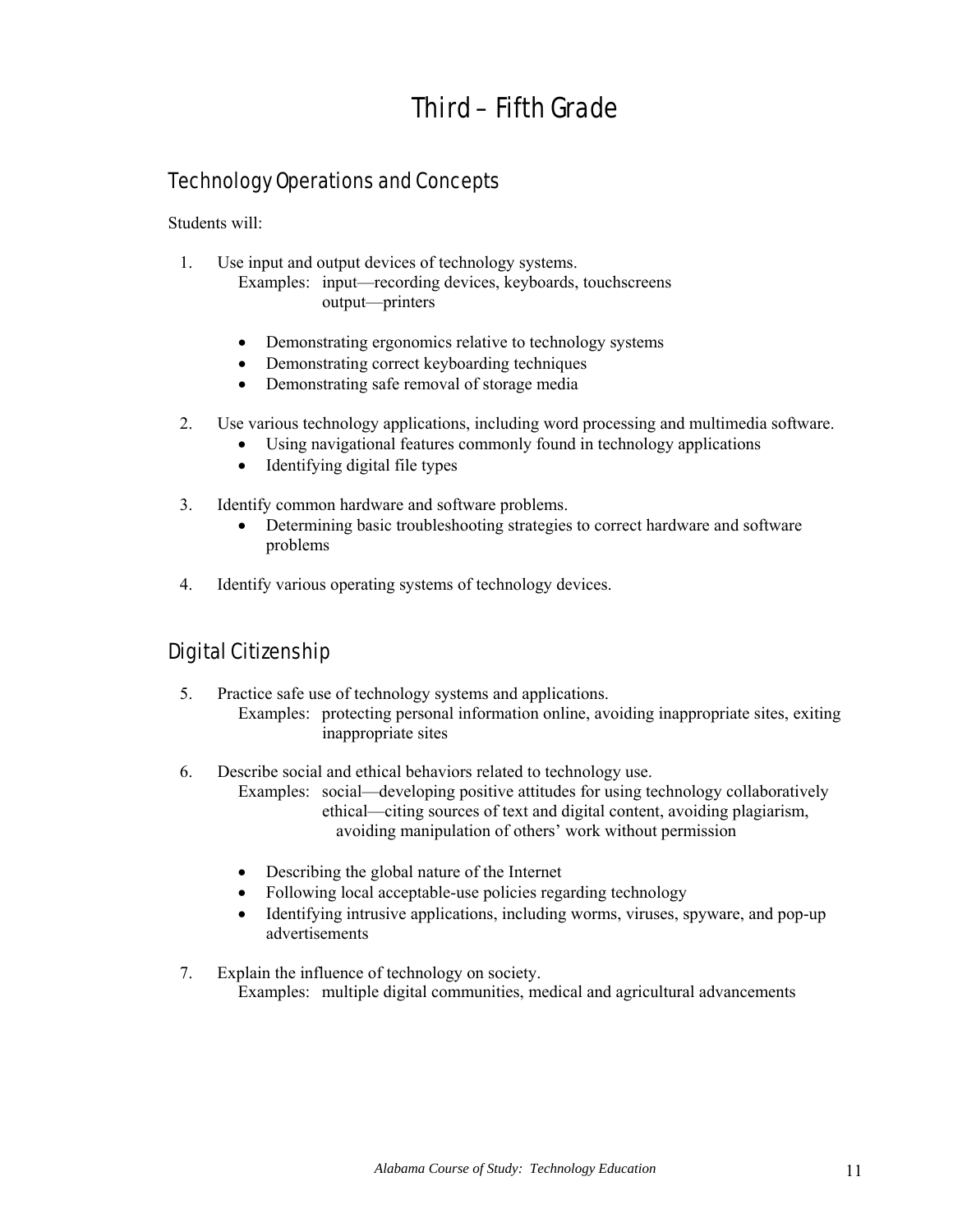#### Research and Information Fluency

- 8. Collect information from a variety of digital sources. Examples: online libraries, multimedia dictionaries
	- Using technology tools to organize information
	- Demonstrating efficient Internet search strategies Example: keyword search
	- Evaluating electronic resources for reliability based on publication date, bias, accuracy, and source credibility
- 9. Use technology tools to organize, interpret, and display data. Examples: spreadsheets, databases, electronic graphing tools

#### Communication and Collaboration

- 10. Use digital environments to collaborate and communicate. Examples: publishing online journals, sharing presentations, contributing to online discussions, communicating with experts
	- Producing digital works collaboratively Examples: developing shared writing projects and group multimedia projects

### Critical Thinking, Problem Solving, and Decision Making

11. Use digital tools to analyze authentic problems. Examples: electronic graphing tools, concept-mapping software

### Creativity and Innovation

12. Create a product using digital tools. Examples: products—digital story, podcast, digital artwork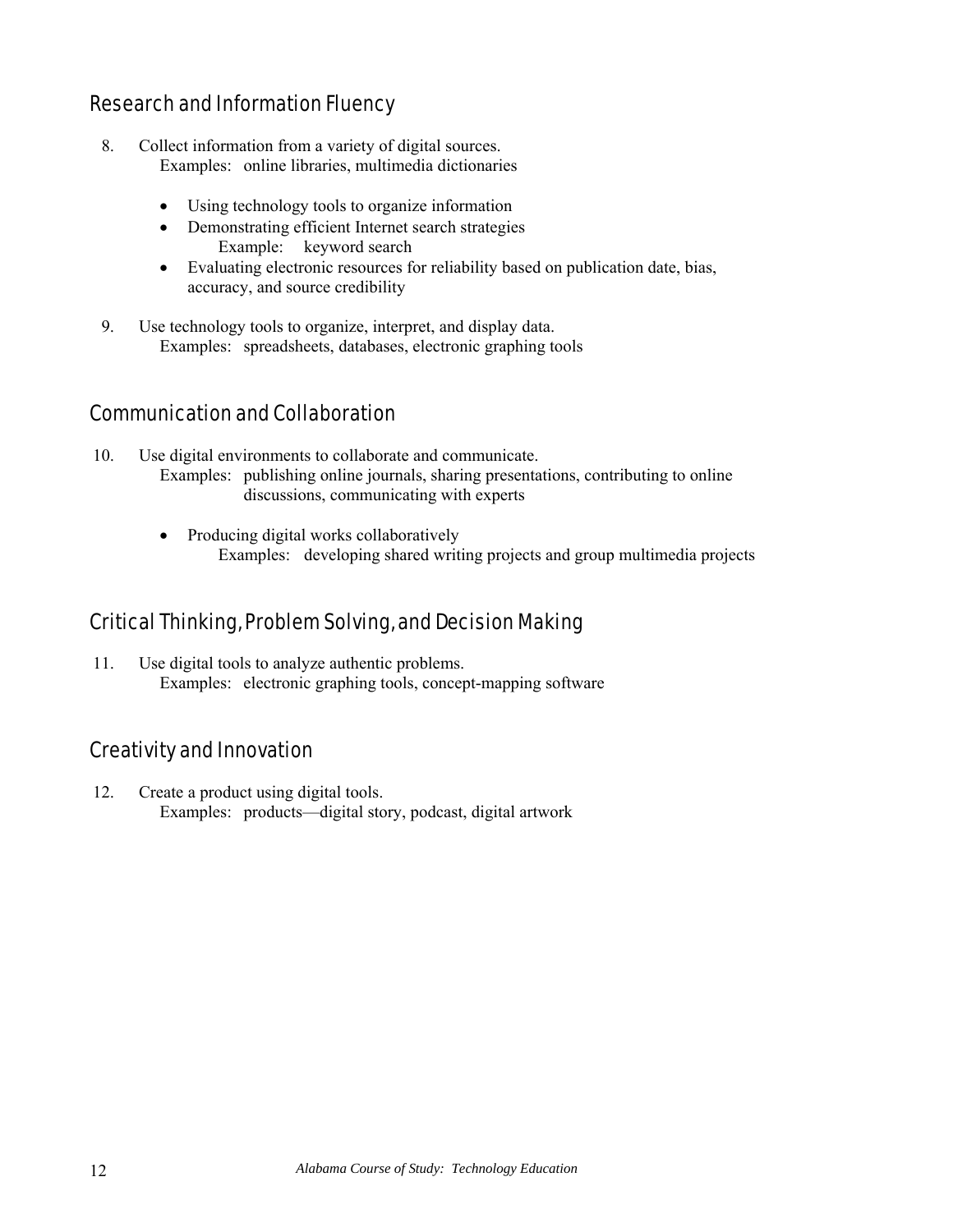## Sixth – Eighth Grade Overview

Students in Grades 6-8 possess a wide range of intellectual abilities, learning styles, talents, and interests. These students are experiencing a transitional period that includes physical, social, emotional, and intellectual changes. In addition, students are developing skills to function in a technological society.

The technology content standards for Grades 6-8 are designed to complement all areas of the academic curriculum. In a world where information increases exponentially, students are expected to develop and use critical-thinking and decision-making skills. Digital tools enhance middle school students' emerging abilities to analyze, synthesize, and evaluate information. The integration of technology systems expands and optimizes their ability to use information and to communicate and collaborate with diverse individuals. It is critical for students at these grade levels to expand the knowledge and skills necessary for solving both hypothetical and authentic problems.

In a global world community, students are expected to be responsible digital citizens who practice safe, legal, and responsible use of technology systems and digital media. Students must comprehend the impact of technology on the cultural, social, economic, environmental, and political aspects of society. Positive attitudes toward technology use are essential to support collaboration, learning, and productivity for success in the twenty-first century.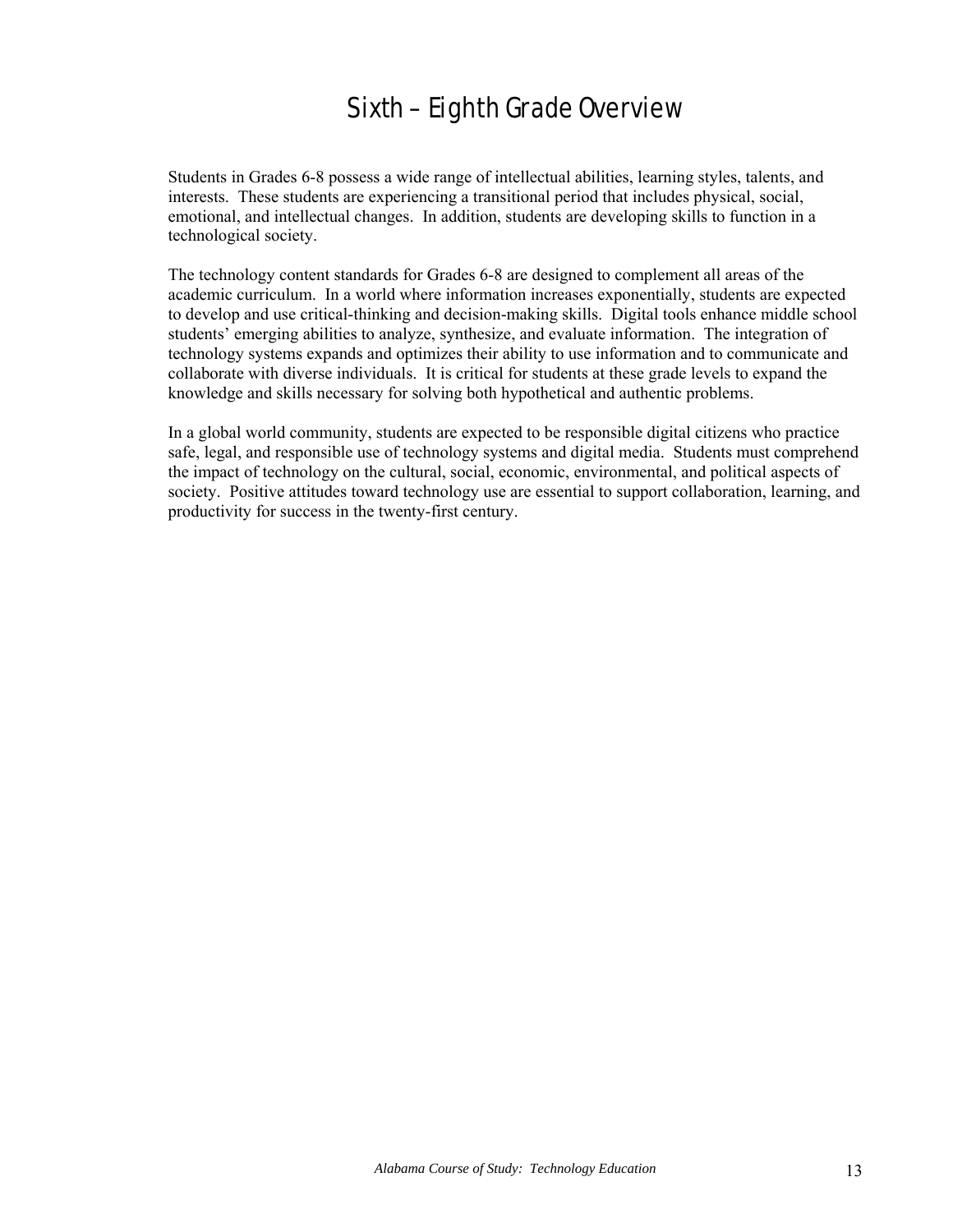## Sixth – Eighth Grade

### Technology Operations and Concepts

Students will:

- 1. Appraise technology systems to determine software and hardware compatibility.
- 2. Publish digital products that communicate curriculum concepts. Examples: Web pages, videos, podcasts, multimedia presentations
- 3. Explain how network systems are connected and used. Examples: file sharing, collaborating, wireless networking
- 4. Determine basic troubleshooting strategies to correct common hardware and software problems.

Examples: checking connections, restarting equipment, creating a backup copy of digital data

- Describing the importance of antivirus and security software
- 5. Use basic features of word processing, spreadsheets, databases, and presentation software. Examples: word processing—reports, letters, brochures spreadsheets—discovering patterns, tracking spending, creating budgets databases—contact list of addresses and telephone numbers presentation software—slideshow
- 6. Select specific digital tools for completing curriculum-related tasks. Examples: spreadsheet for budgets, word processing software for essays, probes for data collection
- 7. Demonstrate correct keyboarding techniques.

### Digital Citizenship

- 8. Identify safe uses of social networking and electronic communication.
	- Recognizing dangers of online predators
	- Protecting personal information online
- 9. Practice responsible and legal use of technology systems and digital content. Examples: avoiding plagiarism; complying with acceptable-use policies, copyright laws, and fair use standards; recognizing secure Web sites
	- Identifying examples of computer crime and related penalties Examples: computer crime—phishing, spoofing, virus and worm dissemination, cyberbullying penalties—fines, incarceration
	- Citing sources of digital content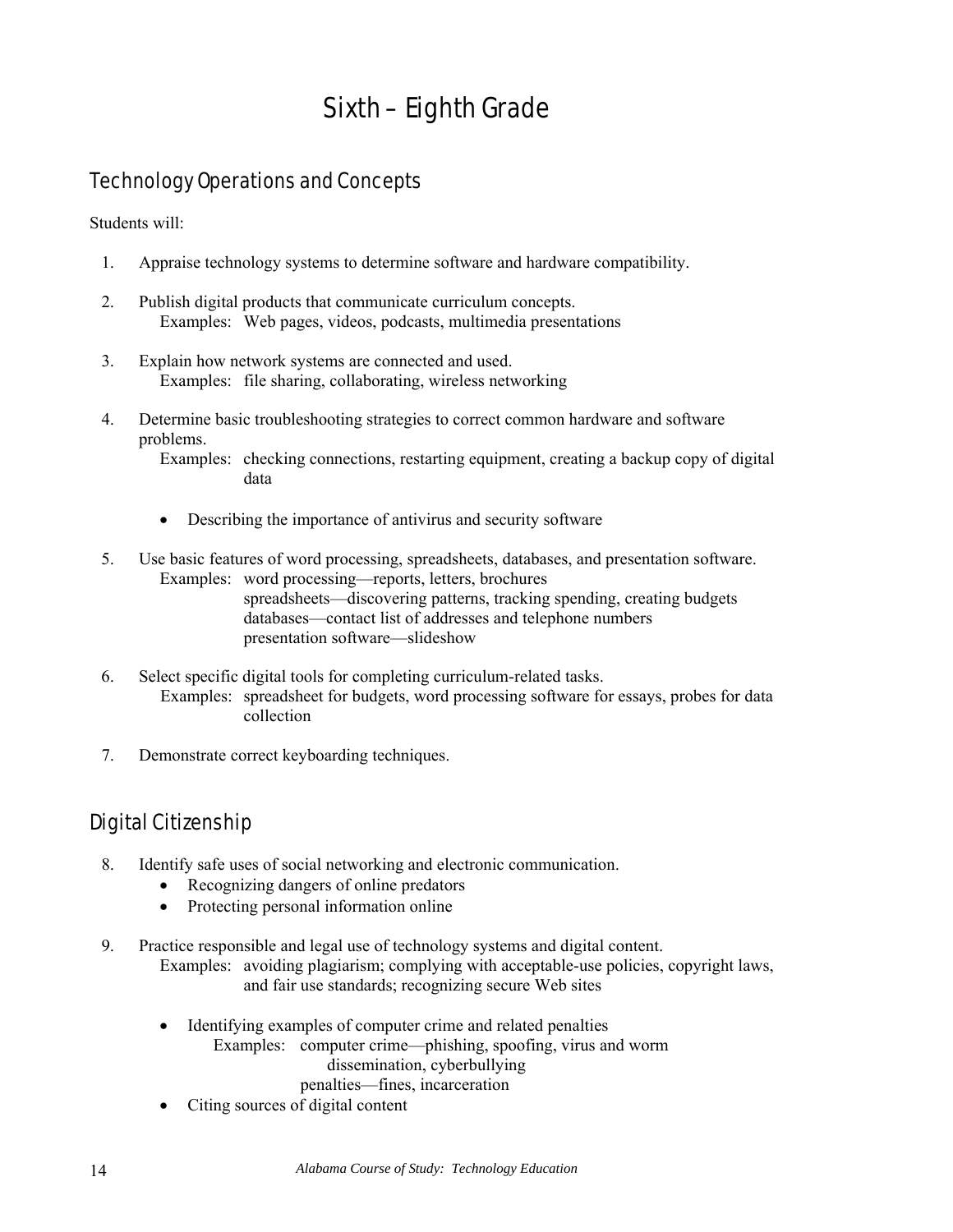10. Describe advances in technology and effects of each on the workplace and society. Examples: agriculture, manufacturing, medicine, warfare, transportation, communication, education

#### Research and Information Fluency

11. Use digital tools and strategies to locate, collect, organize, evaluate, and synthesize information.

> Examples: locating—Boolean searches, graphic organizers, spreadsheets, databases collecting—probeware, graphing calculators organizing—graphic organizers, spreadsheets evaluating—reviewing publication dates, determining credibility synthesizing—word processing software, concept-mapping software

#### Communication and Collaboration

- 12. Use digital tools to communicate and collaborate at all levels from interpersonal to global. Examples: instant messages, e-mail, blogs, wikis, collaborative authoring tools, online learning communities
	- Demonstrating digital file transfer Examples: attaching, uploading, downloading

#### Critical Thinking, Problem Solving, and Decision Making

13. Use digital tools to formulate solutions to authentic problems. Examples: electronic graphing tools, probes, spreadsheets

### Creativity and Innovation

14. Use digital tools to generate new ideas, products, or processes. Examples: ideas—predictions, trends products—animation, video processes—models, simulations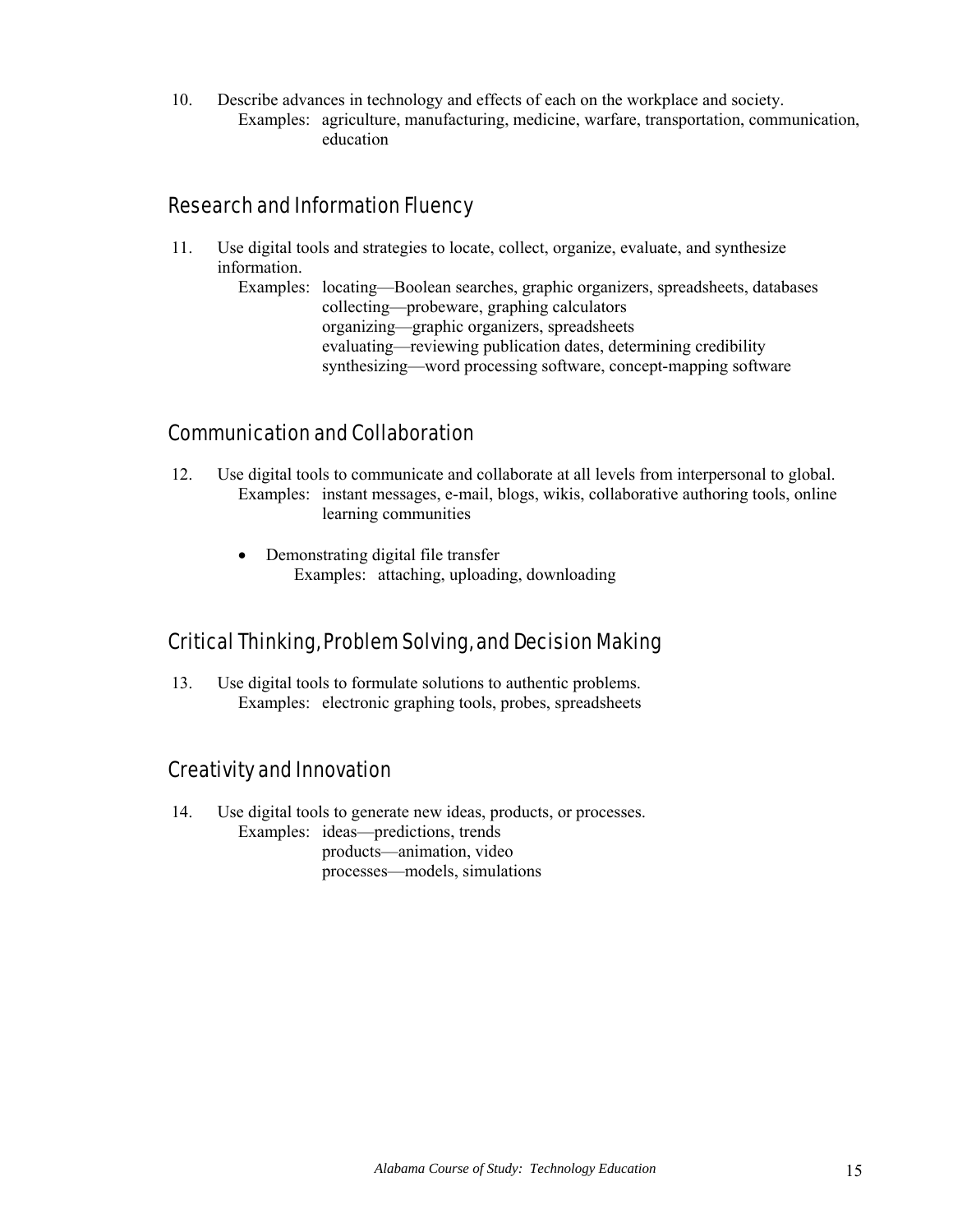## Ninth – Twelfth Grade Overview

Students in Grades 9-12 experience significant growth and development as they assume more complex responsibilities such as working and making career choices. They are continuing to develop unique personalities and are making important life decisions. High school students are strengthening and practicing leadership and interpersonal communication skills in the school and community that facilitate entrance into adulthood. They continue to experience physical and emotional changes as well as seek opportunities for realizing independence and individuality.

Grades 9-12 students have broadened their perspective regarding the importance of existing and developing technologies and have an understanding of the scope of technology in today's world. As students progress through the high school years, they are able to address a variety of problems on a variety of topics in a logical manner. Technology offers students an efficient means by which many types of problems may be solved.

Because of cultural and ideological diversity in a technologically-advanced global society, many students have opportunities to interact with others whose backgrounds are different from their own. As the use of technology brings humankind closer together, concepts and skills addressed in the Computer Applications course will assist students in developing skills necessary for becoming productive adults.

The Computer Applications course is designed to provide students with technology fluency appropriate for the twenty-first century. Fluency includes the knowledge of current technology systems as well as skills and attitudes necessary to adopt new technologies and systems as they emerge. Additional components of the course equip students with the ability to conduct research and solve problems; demonstrate creative thinking; develop innovative products; practice safe, ethical, and legal use of technology systems; and use technology and information to communicate and collaborate at all levels from interpersonal to global.

Content standards in this course include hands-on, practical pursuits that extend beyond the computer classroom or laboratory. Course content is integrated into other curricular areas to allow students to reinforce and expand technology competencies. As students become proficient users of computers and other technologies in the classroom, benefits of using these tools for researching, analyzing, and synthesizing information beyond the classroom become evident. Technology-fluent students realize technology tools and resources enhance not only educational endeavors, but also personal and professional success as well.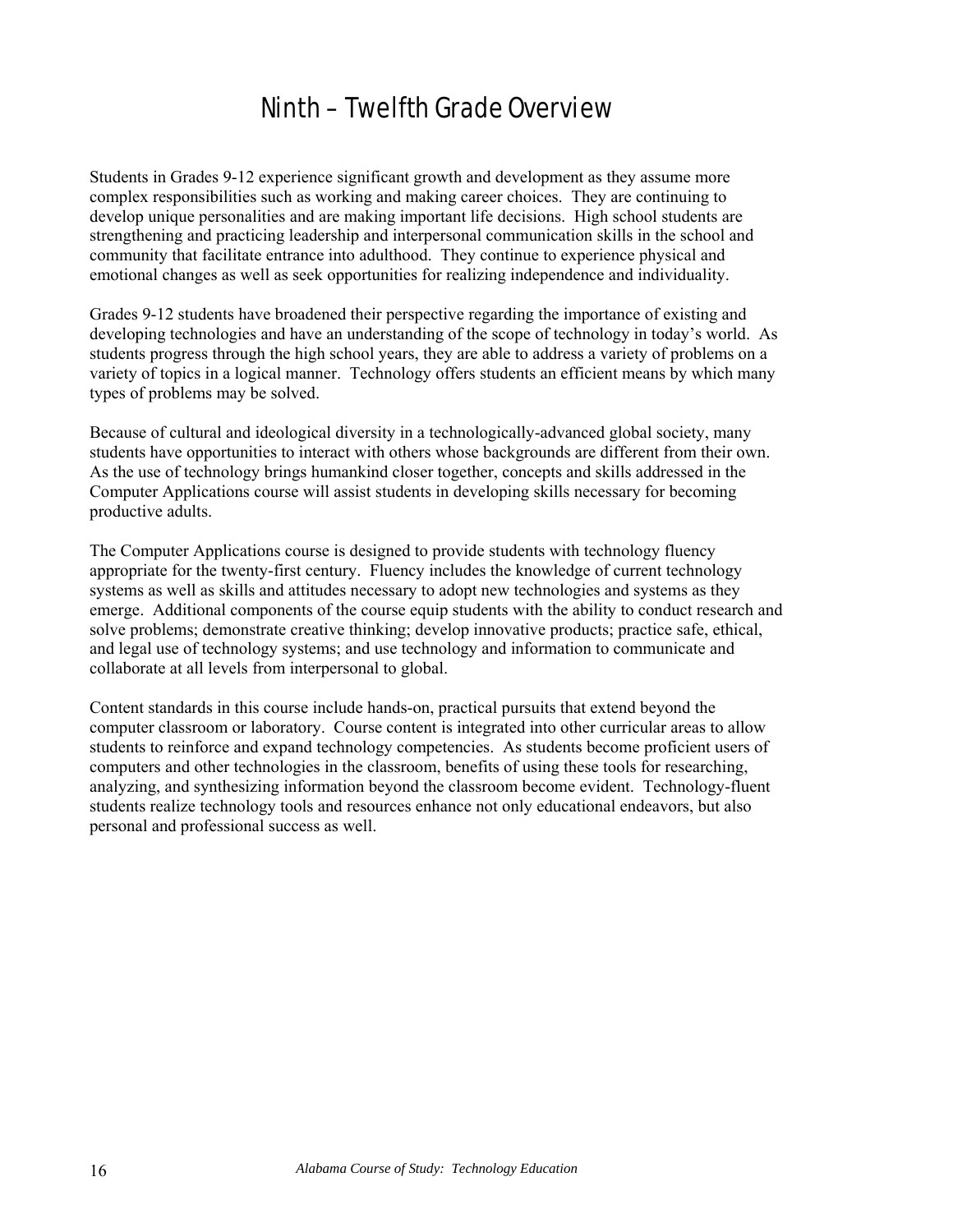## Computer Applications

### Technology Operations and Concepts

Students will:

- 1. Explain data encryption procedures.
- 2. Diagnose hardware and software problems. Examples: viruses, error messages
	- Applying strategies to correct malfunctioning hardware and software
	- Performing routine hardware maintenance
	- Describing the importance of antivirus and security software
- 3. Demonstrate advanced technology skills, including compressing, converting, importing, exporting, and backing up files.
	- Transferring data among applications
	- Demonstrating digital file transfer Examples: attaching, uploading, downloading
- 4. Utilize advanced features of word processing software, including outlining, tracking changes, hyperlinking, and mail merging.
- 5. Utilize advanced features of spreadsheet software, including creating charts and graphs, sorting and filtering data, creating formulas, and applying functions.
- 6. Utilize advanced features of multimedia software, including image, video, and audio editing.
- 7. Utilize advanced features of database software, including merging data, sorting, filtering, querying, and creating reports.
- 8. Practice safe uses of social networking and electronic communication.
	- Recognizing dangers of online predators
	- Protecting personal information online Example: recognizing risk of identity theft

### Digital Citizenship

- 9. Practice ethical and legal use of technology systems and digital content.
	- Explaining consequences of illegal and unethical use of technology systems and digital content
		- Examples: cyberbullying, plagiarism
	- Interpreting copyright laws and policies with regard to ownership and use of digital content
	- Citing sources of digital content using a style manual

Examples: Modern Language Association (MLA), American Psychological Association (APA)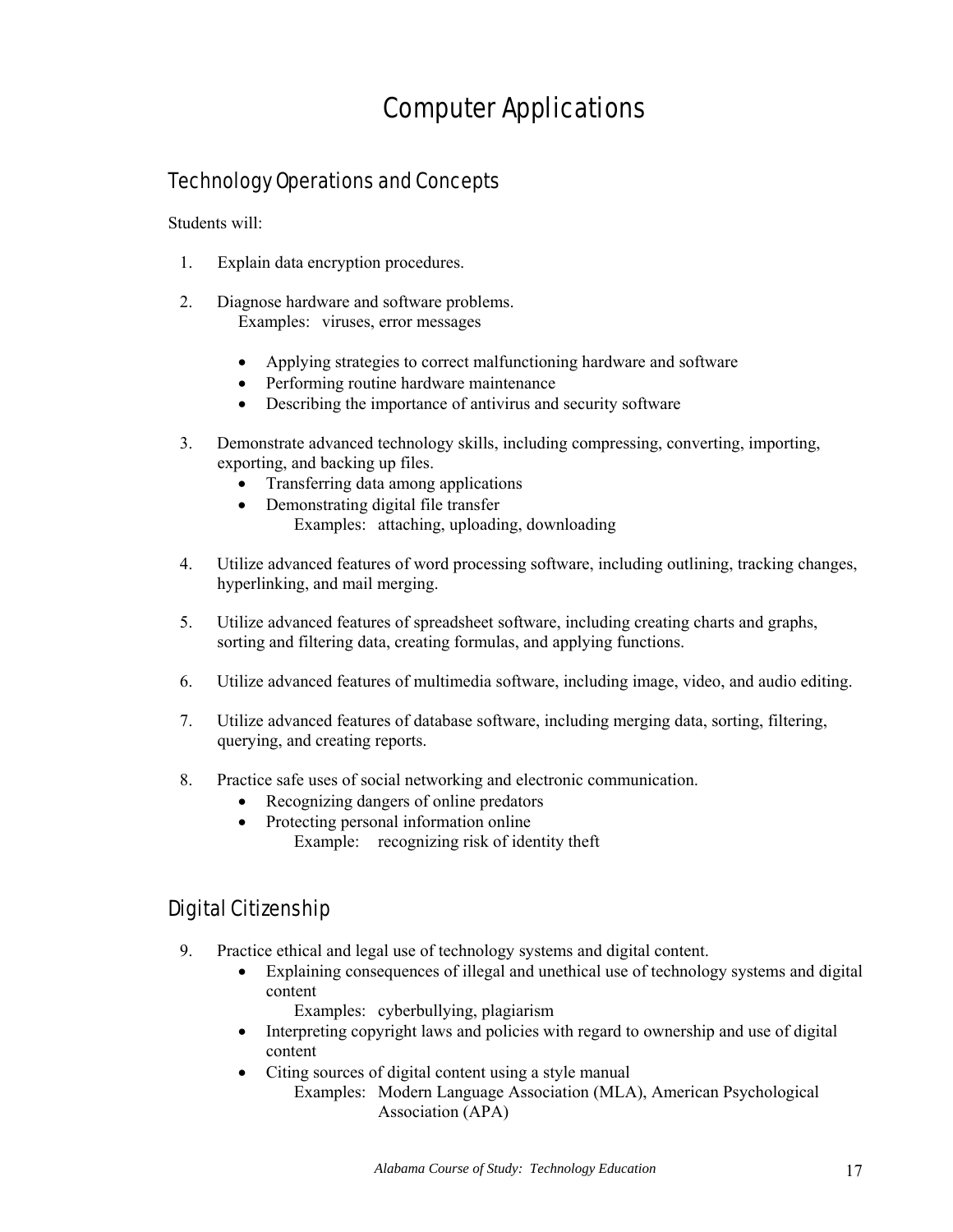- 10. Analyze capabilities and limitations of current and emerging technologies.
	- Assessing effects of technology on culture, economics, politics, and the environment
	- Comparing capabilities of various technologies to address personal, social, lifelong learning, and career needs

#### Research and Information Fluency

11. Critique digital content for validity, accuracy, bias, currency, and relevance.

#### Communication and Collaboration

- 12. Use digital tools to publish curriculum-related content. Examples: Web page authoring software, coding software, wikis, blogs, podcasts
- 13. Demonstrate collaborative skills using curriculum-related content in digital environments. Examples: completing assignments online; interacting with experts and peers in a structured, online learning environment

### Critical Thinking, Problem Solving, and Decision Making

14. Use digital tools to defend solutions to authentic problems. Example: disaggregating data electronically

#### Creativity and Innovation

- 15. Forecast technology innovations based on trends.
- 16. Create a product that integrates information from multiple software applications. Example: pasting spreadsheet-generated charts into a presentation
- 17. Create an interactive digital product using programming logic. Examples: products—digital games, interactive learning tools programming logic—"if-then" statements, authoring software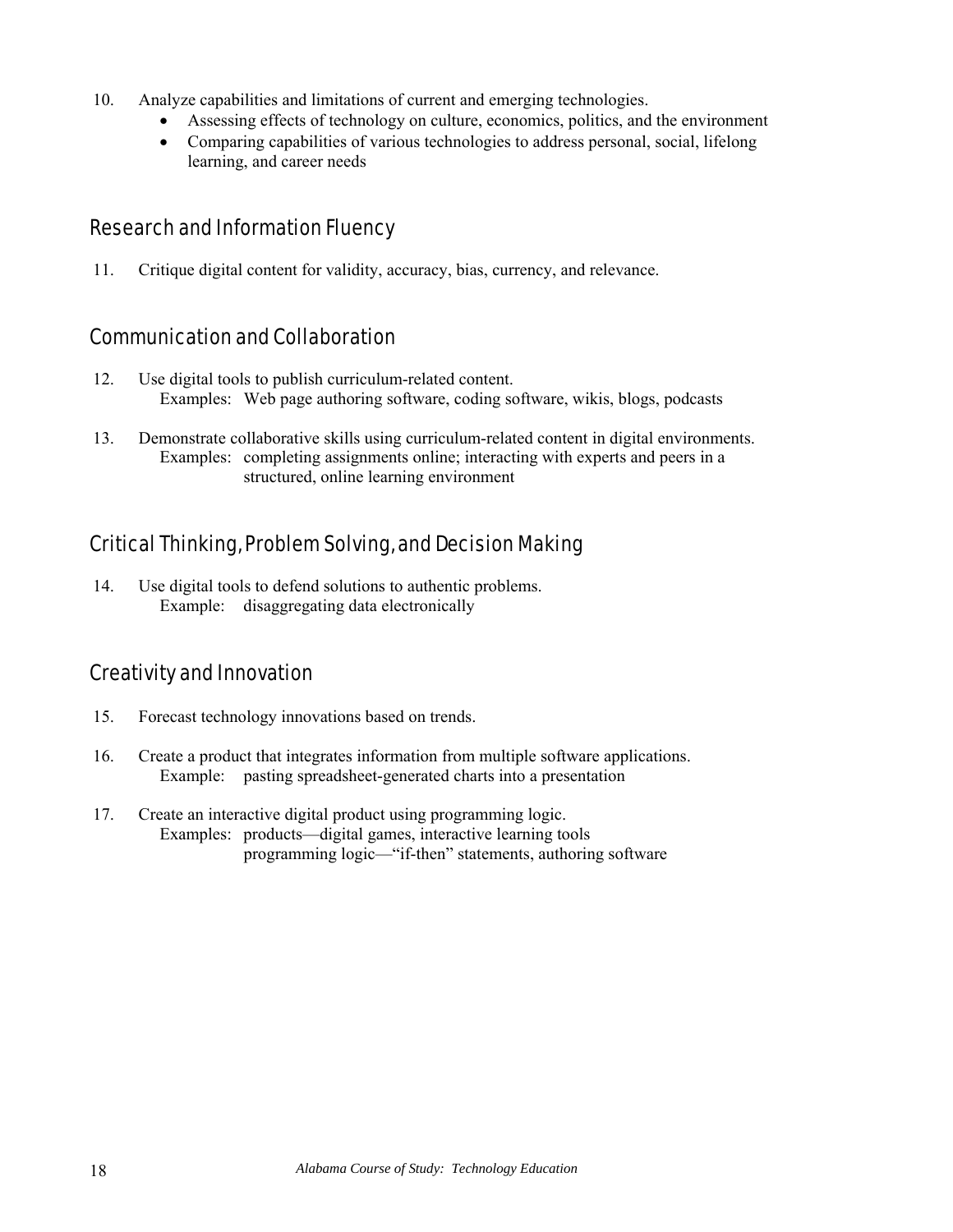**APPENDIX A** 

### Alabama High School Graduation Requirements

(*Alabama Administrative Code* 290-3-1-02(8)(a) (b) and (c))

#### **1. COURSE REQUIREMENTS**

The Alabama courses of study shall be followed in determining minimum required content in each discipline. Students seeking the Alabama High School Diploma with Advanced Academic Endorsement shall complete advanced level work in the core curriculum. Students receiving the Alabama High School Diploma with Credit-Based Endorsement shall complete the prescribed credits, including at least one Career and Technical Education course, for the Alabama High School Diploma and pass three of the five sections of the Alabama High School Graduation Exam, including the Mathematics section, Reading section, and one additional section.

| <b>COURSE REQUIREMENTS</b>                                                                                                 | Alabama<br><b>High School Diploma</b><br><b>Credits</b> | Alabama High<br><b>School Diploma</b><br>with Advanced<br><b>Academic Endorsement</b><br><b>Credits</b> | Alabama High School<br>Diploma with<br><b>Credit-Base</b><br><b>Endorsement</b><br><b>Credits</b> |
|----------------------------------------------------------------------------------------------------------------------------|---------------------------------------------------------|---------------------------------------------------------------------------------------------------------|---------------------------------------------------------------------------------------------------|
| <b>ENGLISH LANGUAGE ARTS</b>                                                                                               | $\overline{\mathbf{4}}$                                 | $\overline{\mathbf{4}}$                                                                                 | 4                                                                                                 |
| Four credits to include the equivalent of:                                                                                 |                                                         |                                                                                                         |                                                                                                   |
| English 9                                                                                                                  |                                                         |                                                                                                         |                                                                                                   |
| English 10                                                                                                                 |                                                         |                                                                                                         |                                                                                                   |
| English 11                                                                                                                 |                                                         |                                                                                                         |                                                                                                   |
| English 12                                                                                                                 |                                                         |                                                                                                         | 1                                                                                                 |
| <b>MATHEMATICS</b>                                                                                                         | $\overline{\mathbf{4}}$                                 | $\overline{\mathbf{4}}$                                                                                 | 4                                                                                                 |
| Four credits to include the equivalent of:                                                                                 |                                                         |                                                                                                         |                                                                                                   |
| Algebra I                                                                                                                  | 1                                                       |                                                                                                         |                                                                                                   |
| Geometry                                                                                                                   | 1                                                       |                                                                                                         | 1                                                                                                 |
| Algebra II with Trigonometry                                                                                               |                                                         |                                                                                                         |                                                                                                   |
| Mathematics Elective(s)                                                                                                    | 2                                                       |                                                                                                         | 2                                                                                                 |
| <b>SCIENCE</b>                                                                                                             | $\overline{\mathbf{4}}$                                 | $\overline{\mathbf{4}}$                                                                                 | 4                                                                                                 |
| Four credits to include the equivalent of:                                                                                 |                                                         |                                                                                                         |                                                                                                   |
| <b>Biology</b>                                                                                                             | 1                                                       |                                                                                                         | ı                                                                                                 |
| A physical science                                                                                                         | 1                                                       |                                                                                                         | 1                                                                                                 |
| <b>Science Electives</b>                                                                                                   | $\overline{2}$                                          | 2                                                                                                       | $\overline{c}$                                                                                    |
| <b>SOCIAL STUDIES*</b>                                                                                                     | $\overline{\mathbf{4}}$                                 | $\overline{\mathbf{4}}$                                                                                 | 4                                                                                                 |
| Four credits to include the equivalent of:                                                                                 |                                                         |                                                                                                         |                                                                                                   |
| 9 Social Studies<br>Grade                                                                                                  | 1                                                       |                                                                                                         | 1                                                                                                 |
| Grade 10 Social Studies                                                                                                    |                                                         |                                                                                                         |                                                                                                   |
| Grade 11 Social Studies                                                                                                    | 1                                                       |                                                                                                         |                                                                                                   |
| Grade 12 Social Studies                                                                                                    | 1                                                       |                                                                                                         | 1                                                                                                 |
| PHYSICAL EDUCATION                                                                                                         | $\mathbf{1}$                                            | 1                                                                                                       | 1                                                                                                 |
| <b>HEALTH EDUCATION</b>                                                                                                    | 0.5                                                     | 0.5                                                                                                     | 0.5                                                                                               |
| <b>ARTS EDUCATION</b>                                                                                                      | 0.5                                                     | 0.5                                                                                                     | 0.5                                                                                               |
| <b>COMPUTER APPLICATIONS**</b>                                                                                             | 0.5                                                     | 0.5                                                                                                     | 0.5                                                                                               |
| <b>FOREIGN LANGUAGE***</b>                                                                                                 |                                                         | $\overline{2}$                                                                                          |                                                                                                   |
| <b>ELECTIVES</b>                                                                                                           | 5.5                                                     | 3.5                                                                                                     | 5.5                                                                                               |
| Local boards shall offer foreign languages, fine arts, physical education, wellness education, career/technical education, |                                                         |                                                                                                         |                                                                                                   |
| and driver education as electives.                                                                                         |                                                         |                                                                                                         |                                                                                                   |
| <b>TOTAL CREDITS</b>                                                                                                       | 24                                                      | 24                                                                                                      | 24                                                                                                |

\* All four required credits in Social Studies shall comply with the current *Alabama Course of Study.*

 \*\* May be waived if competencies outlined in the computer applications course are demonstrated to qualified staff in the local school system. The designated one-half credit shall then be added to the electives credits, making a total of six electives credits for the Alabama High School Diploma and the Alabama High School Diploma with Credit Based Endorsement or four electives credits for the Alabama High School Diploma with Advanced Academic Endorsement.

\*\*\* Students earning the diploma with the advanced academic endorsement shall successfully complete two credits in the same foreign language.

#### **2. ASSESSMENT REQUIREMENTS**

Pass the required statewide assessment for graduation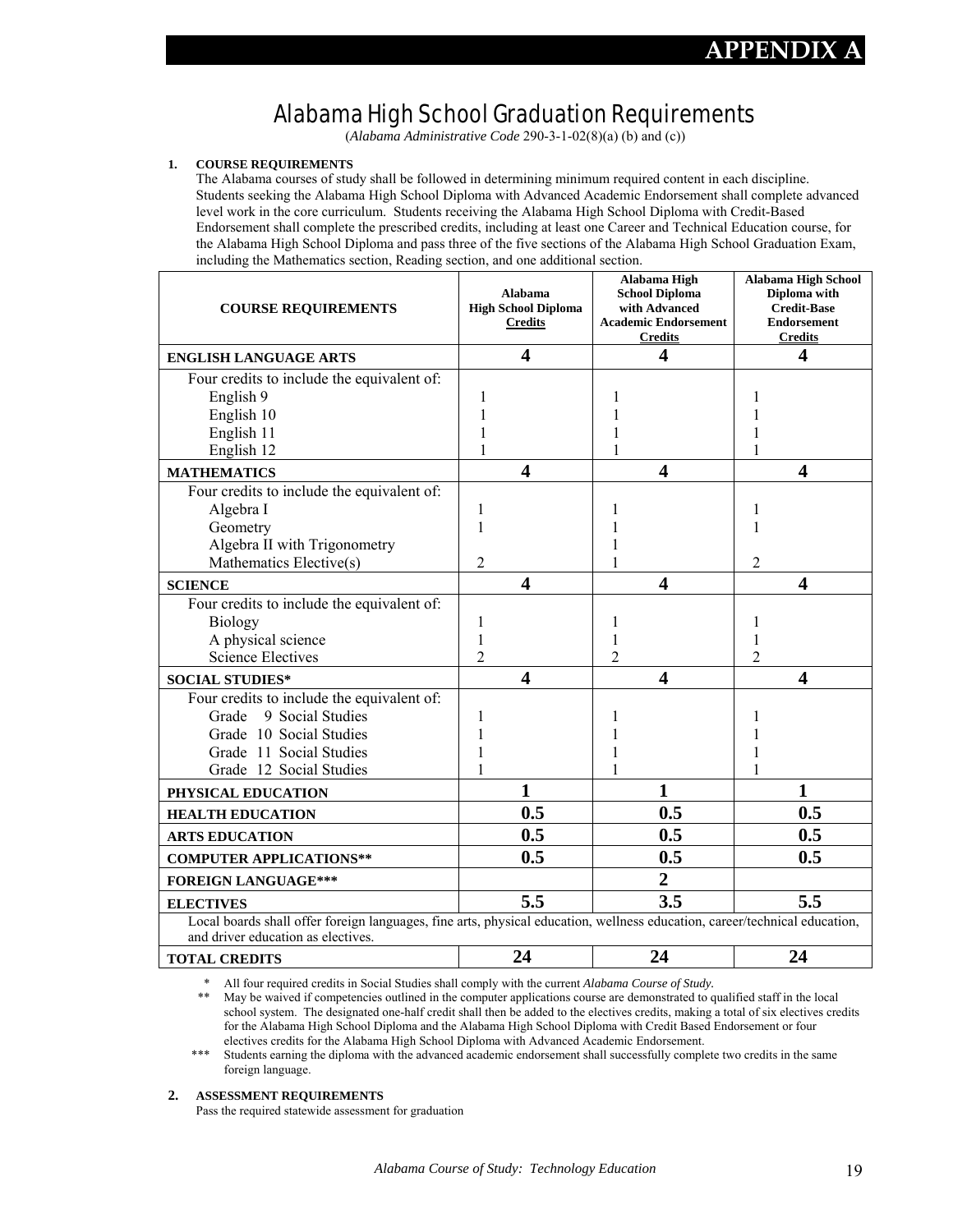#### **Alabama High School Graduation Requirements (continued)**

 **(***Alabama Administrative Code* **290-3-1-.02(8)(g)1.)** 

Course and assessment requirements specified below must be satisfied in order to earn the Alabama Occupational Diploma.

#### **1. COURSE REQUIREMENTS**

Effective for students with disabilities as defined by the *Individuals with Disabilities Education Act,* students must earn the course credits outlined in *Alabama Administrative Code* r. 290-3-1-.02(8)(g)1.

| <b>COURSE REQUIREMENTS</b>                                                                                                                                    | <b>Alabama Occupational</b><br><b>Diploma</b><br><b>Credits</b> |  |  |
|---------------------------------------------------------------------------------------------------------------------------------------------------------------|-----------------------------------------------------------------|--|--|
| <b>ENGLISH LANGUAGE ARTS</b>                                                                                                                                  | 4                                                               |  |  |
| *Four credits to include the equivalent of:                                                                                                                   |                                                                 |  |  |
| English I                                                                                                                                                     | 1                                                               |  |  |
| English II                                                                                                                                                    | 1                                                               |  |  |
| English III                                                                                                                                                   | 1                                                               |  |  |
| English IV                                                                                                                                                    | 1                                                               |  |  |
| <b>MATHEMATICS</b>                                                                                                                                            | 4                                                               |  |  |
| *Four credits to include the equivalent of:                                                                                                                   |                                                                 |  |  |
| Math I                                                                                                                                                        | 1                                                               |  |  |
| Math II                                                                                                                                                       | 1                                                               |  |  |
| Math III                                                                                                                                                      | 1                                                               |  |  |
| Math IV                                                                                                                                                       | 1                                                               |  |  |
| <b>SCIENCE</b>                                                                                                                                                | 4                                                               |  |  |
| *Four credits to include the equivalent of:                                                                                                                   |                                                                 |  |  |
| Science I                                                                                                                                                     | 1                                                               |  |  |
| Science II                                                                                                                                                    | 1                                                               |  |  |
| Science III                                                                                                                                                   | 1                                                               |  |  |
| Science IV                                                                                                                                                    | 1                                                               |  |  |
| <b>SOCIAL STUDIES</b>                                                                                                                                         | 4                                                               |  |  |
| *Four credits to include the equivalent of:                                                                                                                   |                                                                 |  |  |
| <b>Social Studies I</b>                                                                                                                                       | 1                                                               |  |  |
| <b>Social Studies II</b>                                                                                                                                      | 1                                                               |  |  |
| <b>Social Studies III</b>                                                                                                                                     | 1                                                               |  |  |
| <b>Social Studies IV</b>                                                                                                                                      | 1                                                               |  |  |
| <b>CAREER AND TECHNICAL EDUCATION</b>                                                                                                                         | 2                                                               |  |  |
| <b>COORDINATED STUDIES OR TRANSITIONAL SERVICES</b>                                                                                                           | $\mathbf{1}$                                                    |  |  |
| <b>COOPERATIVE CAREER AND TECHNICAL EDUCATION</b>                                                                                                             | 1                                                               |  |  |
| <b>HEALTH EDUCATION</b>                                                                                                                                       | 0.5                                                             |  |  |
| PHYSICAL EDUCATION                                                                                                                                            | 1                                                               |  |  |
| <b>ARTS EDUCATION</b>                                                                                                                                         | 0.5                                                             |  |  |
| <b>ELECTIVES</b>                                                                                                                                              | $\overline{2}$                                                  |  |  |
| Existing laws require LEAs to offer arts education, physical education, wellness education,<br>career/technical education, and driver education as electives. |                                                                 |  |  |
| <b>TOTAL CREDITS</b>                                                                                                                                          | 24                                                              |  |  |

**\*** All AOD credits shall comply with the current curriculum guides designated for AOD implementation. Local Education Agencies may add additional credits or requirements.

#### **2. ASSESSMENT REQUIREMENTS**

Take the required statewide assessment for graduation at least once (during the spring of the eleventhgrade year).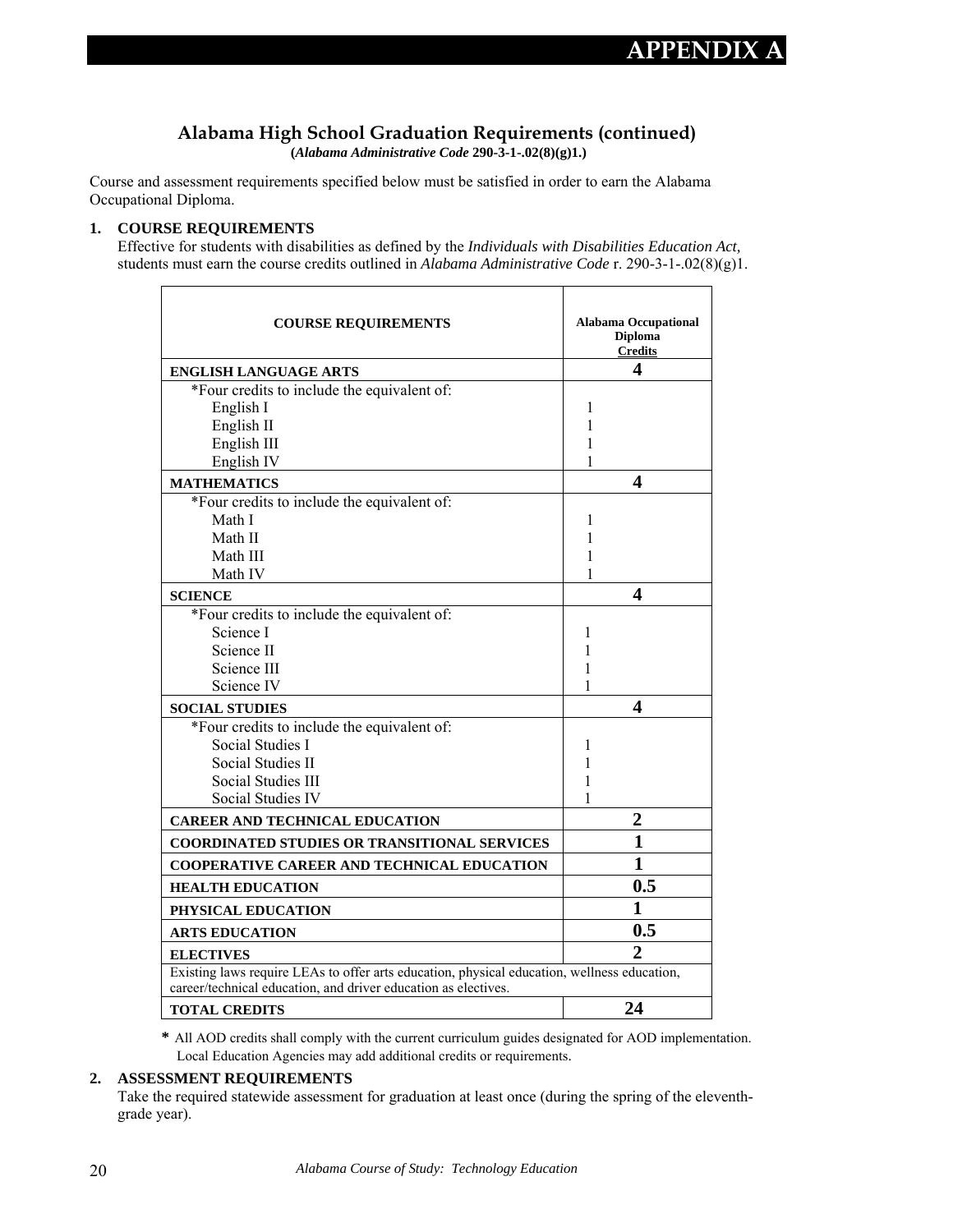#### **Guidelines and Suggestions for Local Time Requirements and Homework**

#### **Total Instructional Time**

The total instructional time of each school day in all schools and at all grade levels shall be not less than 6 hours or 360 minutes, exclusive of lunch periods, recess, or time used for changing classes (*Code of Alabama,* 1975, §16-1-1).

#### **Suggested Time Allotments for Grades 1 - 6**

The allocations below are based on considerations of a balanced educational program for Grades 1-6. Local school systems are encouraged to develop a general plan for scheduling that supports interdisciplinary instruction. Remedial and/or enrichment activities should be a part of the time schedule for the specific subject area.

| <b>Subject Area</b>         | Grades 1-3         | Grades 4-6         |
|-----------------------------|--------------------|--------------------|
| Language Arts               | 150 minutes daily  | 120 minutes daily  |
| Mathematics                 | 60 minutes daily   | 60 minutes daily   |
| <b>Science</b>              | 30 minutes daily   | 45 minutes daily   |
| <b>Social Studies</b>       | 30 minutes daily   | 45 minutes daily   |
| <b>Physical Education</b>   | 30 minutes daily*  | 30 minutes daily*  |
| Health                      | 60 minutes weekly  | 60 minutes weekly  |
| <b>Technology Education</b> | 60 minutes weekly  | 60 minutes weekly  |
| (Computer Applications)     |                    |                    |
| <b>Character Education</b>  | 10 minutes daily** | 10 minutes daily** |
| Arts Education              |                    |                    |

Dance Music Theatre Visual Arts *Daily instruction with certified arts specialists in each of the arts disciplines is the most desirable schedule. However, schools unable to provide daily arts instruction in each discipline are encouraged to schedule in Grades 1 through 3 two 30- to 45-minute arts instruction sessions per week and in Grades 4 through 6 a minimum of 60 minutes of instruction per week. Interdisciplinary instruction within the regular classroom setting is encouraged as an alternative approach for scheduling time for arts instruction when certified arts specialists are not available.* 

\* Established by the State Department of Education in accordance with *Code of Alabama*, 1975, §16-40-1

\*\* Established by the State Department of Education in accordance with *Code of Alabama*, 1975, §16-6B-2(h)

#### **Kindergarten**

In accordance with *Alabama Administrative Code* r. 290-5-1-.01(5) Minimum Standards for Organizing Kindergarten Programs in Alabama Schools, the daily time schedule of the kindergartens shall be the same as the schedule of the elementary schools in the systems of which they are a part since kindergartens in Alabama operate as full-day programs. There are no established time guidelines for individual subject areas for the kindergarten classroom. The emphasis is on large blocks of time that allow children the opportunity to explore all areas of the curriculum in an unhurried manner.

It is suggested that the full-day kindergarten program be organized utilizing large blocks of time for large group, small groups, center time, lunch, outdoor activities, snacks, transitions, routines, and afternoon review. Individual exploration, small-group interest activities, interaction with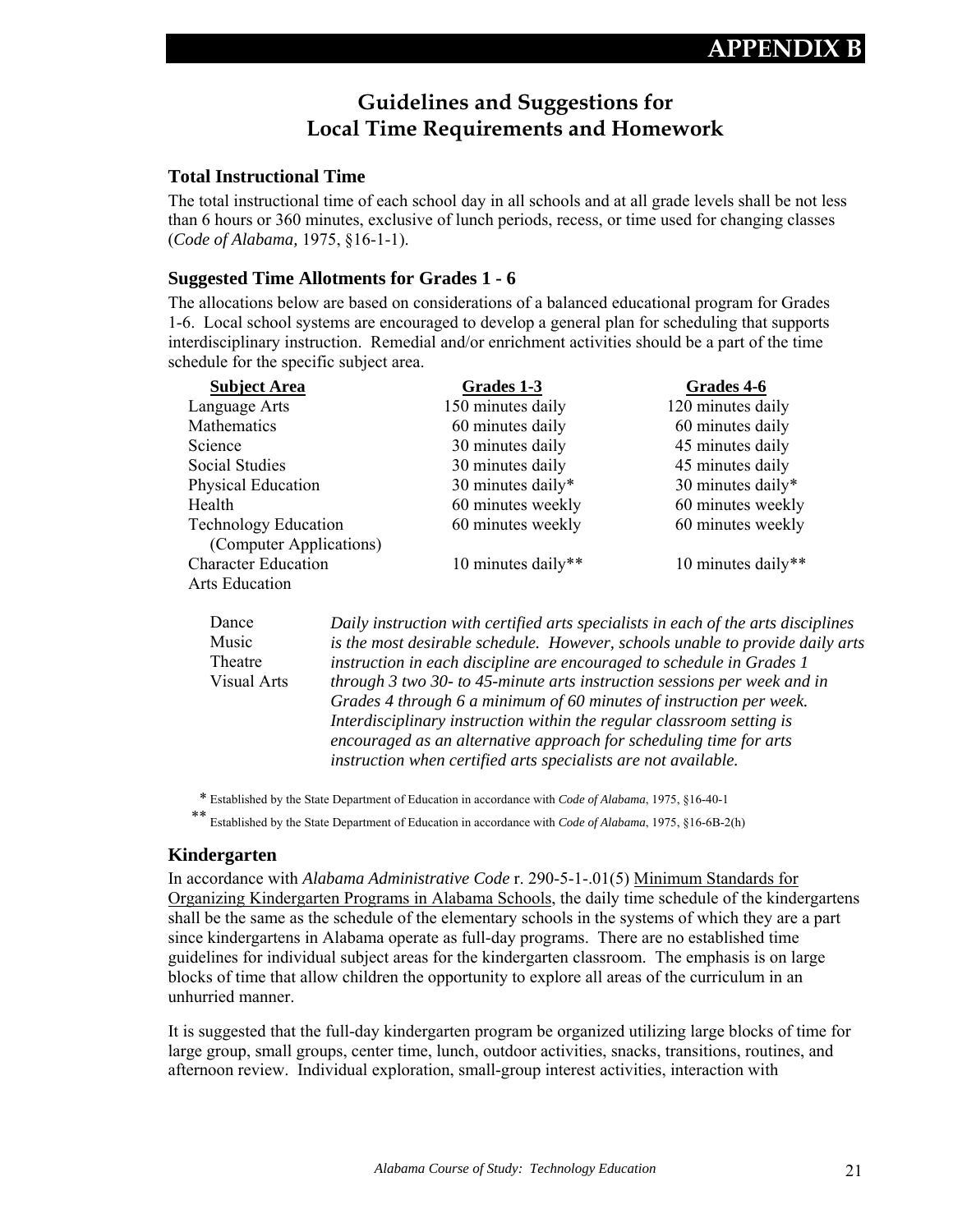peers and teachers, manipulation of concrete materials, and involvement in many other real-world experiences are needed to provide a balance in the kindergarten classroom.

#### **Grades 7-12**

One credit may be granted in Grades 9-12 for required or elective courses consisting of a minimum of 140 instructional hours or in which students demonstrate mastery of Alabama course of study content standards in one credit courses without specified instructional time. (*Alabama Administrative Code* r. 290-3-1-.02 (9)(a))

In those schools where Grades 7 and 8 are housed with other elementary grades, the school may choose the time requirements listed for Grades 4-6 or those listed for Grades 7-12.

#### **Character Education**

For all grades, not less than 10 minutes instruction per day shall focus upon the students' development of the following character traits: courage, patriotism, citizenship, honesty, fairness, respect for others, kindness, cooperation, self-respect, self-control, courtesy, compassion, tolerance, diligence, generosity, punctuality, cleanliness, cheerfulness, school pride, respect of the environment, patience, creativity, sportsmanship, loyalty, and perseverance.

#### **Homework**

Homework is an important component of every student's instructional program. Students, teachers, and parents should have a clear understanding of the objectives to be accomplished through homework and the role it plays in meeting curriculum requirements. Homework reflects practices that have been taught in the classroom and provides reinforcement and/or remediation for students. It should be student-managed, and the amount should be age-appropriate, encouraging learning through problem solving and practice.

At every grade level, homework should be meaning-centered and mirror classroom activities and experiences. Independent and collaborative projects that foster creativity, problem-solving abilities, and student responsibility are appropriate. Parental support and supervision reinforce the quality of practice or product as well as skill development.

Each local board of education shall establish a policy on homework consistent with the State Board of Education resolution adopted February 23, 1984 (Action Item #F-2).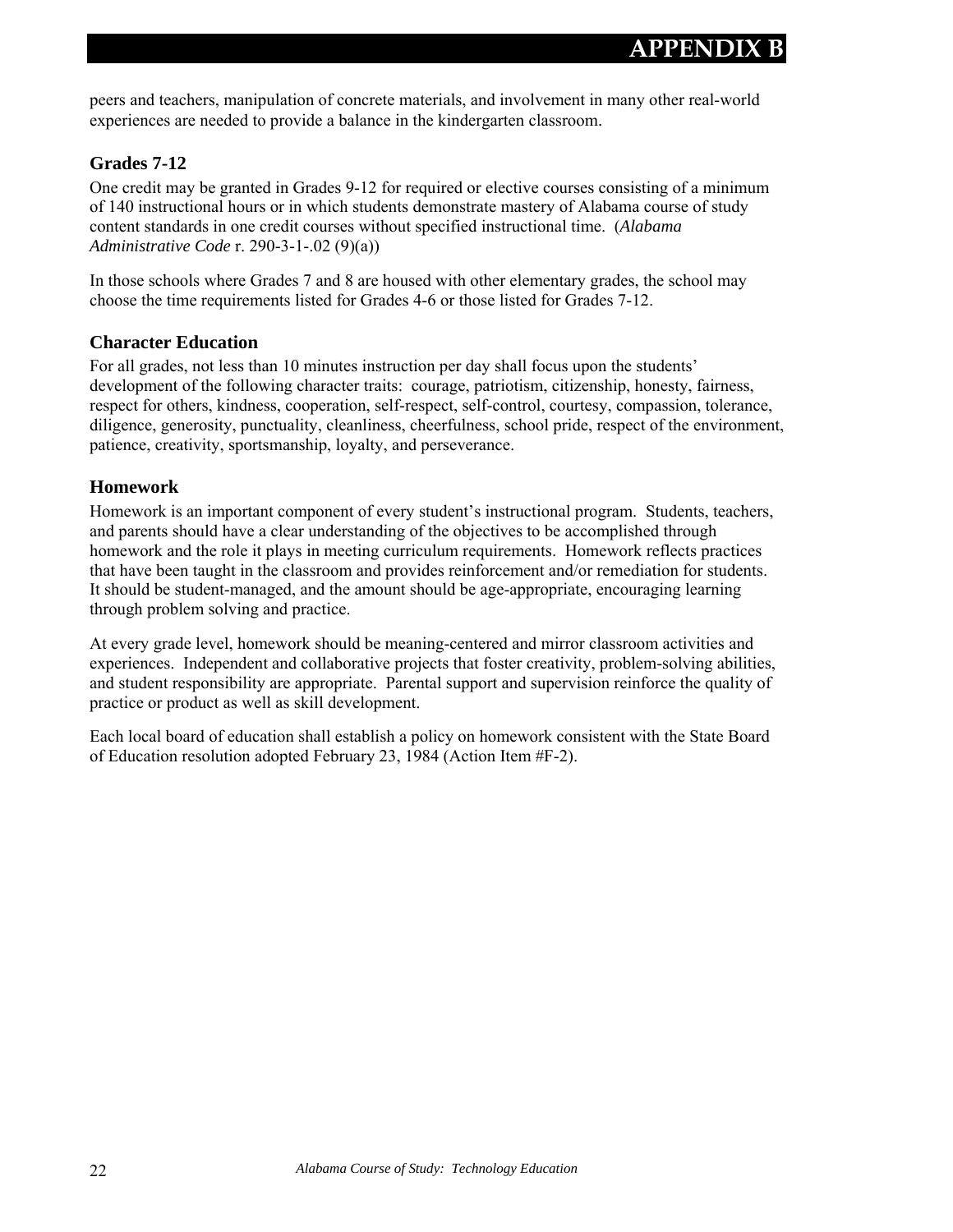## **Bibliography**

- *Alabama Course of Study: Technology Education* (Bulletin 2002, No. 21). Montgomery, Alabama: Alabama Department of Education, 2002.
- *National Educational Technology Standards for Students: Connecting Curriculum and Technology.* Washington, D. C.: International Society for Technology in Education, 2000*.*
- *National Educational Technology Standards for Students: The Next Generation.* Washington, D. C.: International Society for Technology in Education, 2007.
- *Standards for Technological Literacy: Content for the Study of Technology.* Reston, Virginia: International Technology Education Association, 2000.
- Wadsworth, Barry. *Piaget's Theory of Cognitive and Affective Development*, 4<sup>th</sup> Edition. White Plains, New York: Longman, 1989.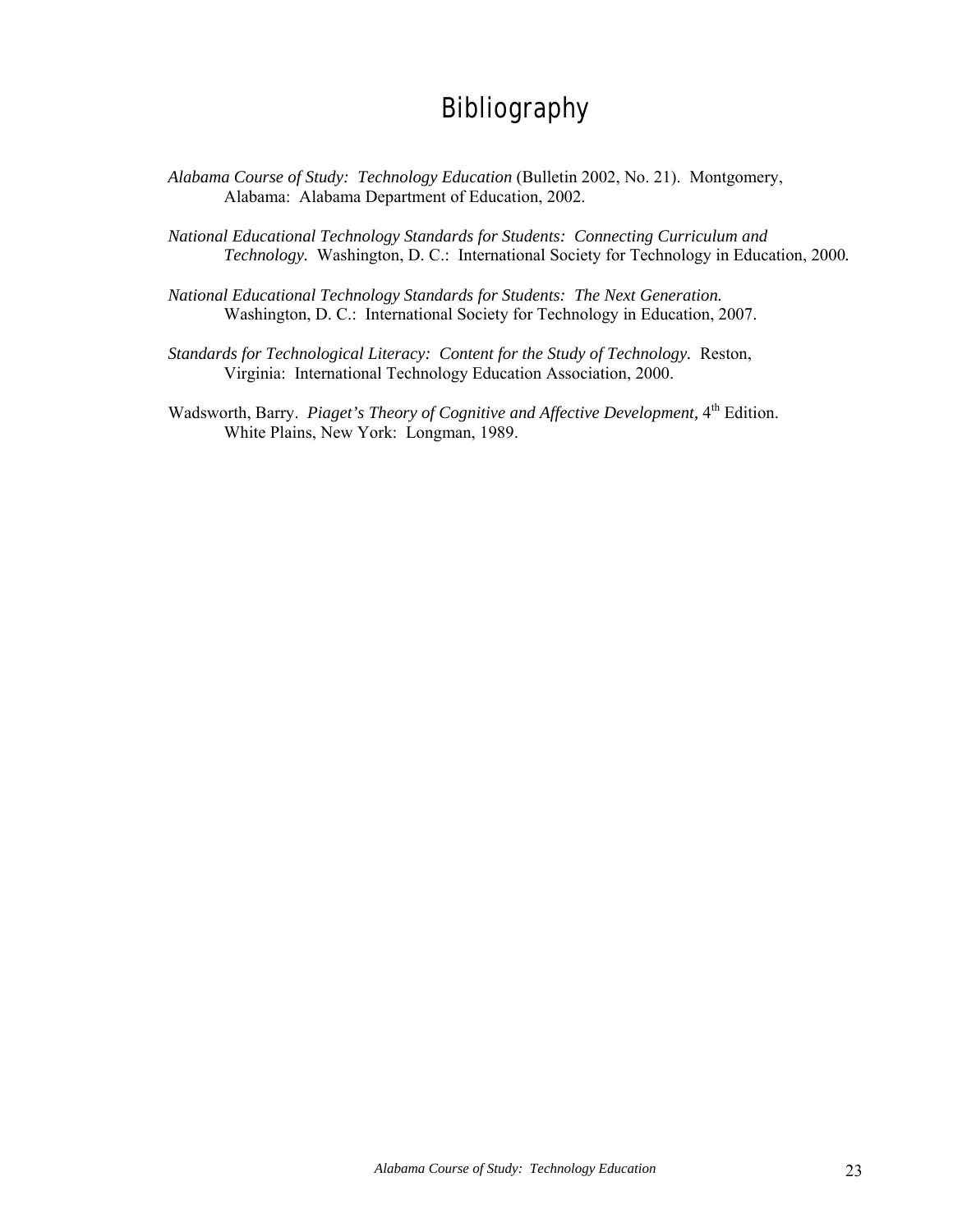## **Glossary**

**Antivirus Program** – A software utility program that searches digital media for programs or pieces of code that are loaded onto technology systems and run without user knowledge or permission.

**Blog** – An online journal comprised of links and postings in reverse chronological order that is intended to be viewed or commented on by others.

**Cyberbullying** – Using technologies, including e-mail, Web sites, instant messages, and cellular telephones, to deliberately harass, threaten, or intimidate someone.

**Data** – Discrete pieces of information that can be organized for analysis or used for decision making.

**Data Encryption** – Converting data into a code that cannot be easily understood by unauthorized individuals.

**Digital Media** – 1. Any form of information, including text, graphics, audio, and video, that is stored on a technology system or device. 2. Any storage device that holds digital content, including Universal Series Bus (USB) drives, music player (MP) 3 devices, compact diskettes (CDs), and digital video diskettes (DVDs).

**Digital Tools** – Hardware or software that aids in gathering data, organizing information, and creating products. Examples: wordprocessing software, conceptmapping tools, spreadsheet software, probes, personal digital assistants.

**Ergonomics** – The applied science of equipment design intended to maximize productivity by reducing user fatigue and discomfort. Something that is ergonomic is designed for safe, comfortable, and efficient use.

**Digital Citizenship** – The responsible, ethical, legal, and safe use of

technology systems by individuals as members of society and citizens of the global community.

**Global Awareness** – A conceptual understanding of global and cultural perspectives, including social, economic, cultural, political, and environmental factors.

- **Handheld Device** A portable computing device that can easily be used in-hand and typically consists of a small visual display screen for output and a miniature keyboard, touch screen, or stylus for user input. Examples: cellular telephones, MP3 devices, personal digital assistants.
- **Input Device** Any device that feeds data into a computer. Examples: keyboard, mouse, stylus, touch screen.
- **Instant Messaging** (**IM**) Exchanging text messages between two or more individuals through a software application in real-time.
- **Multimedia Presentation** Using any combination of text, graphics, audio, or video to present information.
- **Network** Technology systems connected together to share information.

**Networked Technology System** – Any technology system that includes hardware, software, or peripherals and connects with other technological systems using cables or wireless frequencies.

**Operating System** – The first software program to load into a technology system's main memory when the device is turned on. It manages all other programs of a technology system.

**Output Device** – Any device capable of representing information from a technology system. Examples: printer, plotter, display screen.

**Podcast** – A digital media file or collection of digital media files distributed over the Internet for playback on portable media players and other technology systems.

**Simulation Software** – Programs that imitate real phenomena. The programs model real-world situations and processes such as weather conditions, chemical reactions,